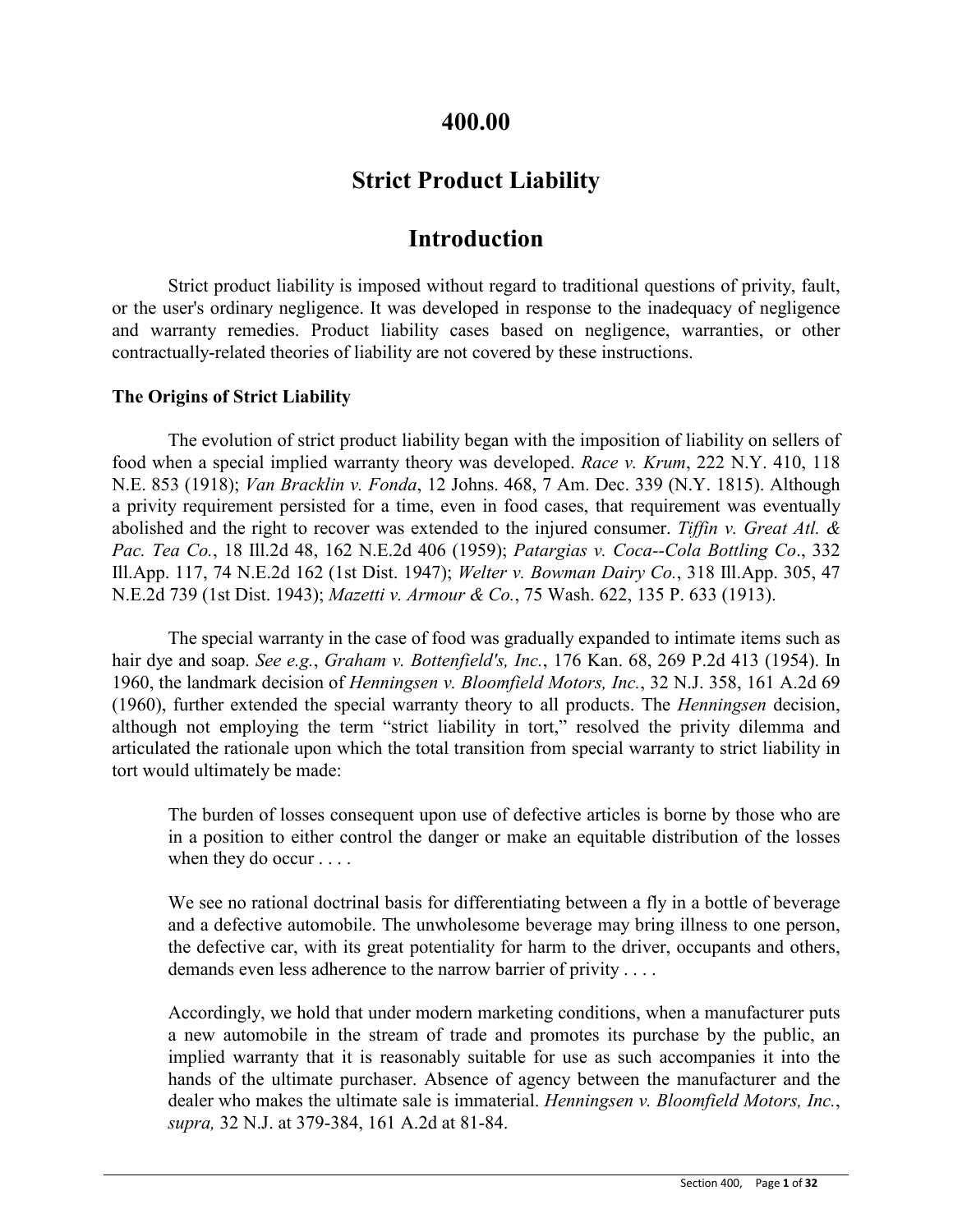After Chief Justice Traynor of the California Supreme Court authored the decision adopting strict liability in tort in *Greenman v. Yuba Power Prods., Inc.*, 59 Cal.2d 57, 377 P.2d 897, 27 Cal.Rptr. 697 (1963), the American Law Institute adopted Section 402A of the Restatement (Second) of Torts in 1964 which embraced the theory of strict liability in tort for defective products. The Illinois Supreme Court's decision in *Suvada v. White Motor Co.*, 32 Ill.2d 612, 210 N.E.2d 182 (1965), soon followed. The *Suvada* decision is the touchstone of strict liability in Illinois, and, although refinements have been supplied by subsequent decisions, the basic element of the theory enunciated therein remains unchanged today:

Although in these cases strict liability has usually been based on the theory of an express or implied warranty running from the manufacturer to the plaintiff, the abandonment of the requirement of a contract between them, the recognition that the liability is not as assumed by agreement but imposed by law . . . and the refusal to permit the manufacturer to define the scope of its own responsibility for defective products ... made clear that the liability is not one governed by the law of contract warranties but by the law of strict liability in tort. Accordingly, rules defining and governing warranties that were developed to meet the needs of commercial transactions cannot properly be invoked to govern the manufacturer's liability to those injured by [its] defective products unless those rules also serve the purposes for which such liability is imposed. *Suvada v. White Motor Co.*, 32 Ill.2d at 621, 210 N.E.2d at 187 (citing *Greenman v. Yuba Power Products, Inc.*, 59 Cal.2d at 63, 377 P.2d at 901, 27 Cal.Rptr. at 701).

Strict liability in tort for defective products is not a doctrine of absolute liability which entitles a person injured while using a product to recover from any member of the chain of production or distribution; it does not make the manufacturer, distributor or retailer an insurer of the consumer's safety. *Coney v. J.L.G. Indus.*, Inc., 97 Ill.2d 104, 111, 454 N.E.2d 197, 73 Ill.Dec. 337 (1983); *Artis v. Fibre Metal Prods.*, 115 Ill.App.3d 228, 450 N.E.2d 756, 71 Ill.Dec. 68 (1st Dist. 1983). "Fault," in the context of strict product liability, is the act of placing an unreasonably dangerous product in the stream of commerce.

# **Parties Subject to Strict Product Liability**

At common law, in order to be subject to strict product liability, a defendant must be engaged in the business of placing such products in the stream of commerce. *Torres v. Wilden Pump & Eng'g Co.*, 740 F.Supp. 1370 (1990); *Timm v. Indian Springs Recreation Ass'n*, 187 Ill.App.3d 508, 543 N.E.2d 538, 135 Ill.Dec. 155 (4th Dist. 1989) (used golf cart, isolated sale; no liability). Any person in the chain of distribution of a product, including manufacturers, suppliers, distributors, wholesalers, retailers, and commercial lessors, could be held strictly liable for any defect. *Cruz v. Midland--Ross Corp.*, 813 F.Supp. 628 (1993); *Crowe v. Pub. Bldg. Comm'n*, 74 Ill.2d 10, 383 N.E.2d 951, 23 Ill.Dec. 80 (1978).

Legislation has modified the common law strict liability of non-manufacturers in the chain of distribution. The Distributor's Act, 735 ILCS 5/2-621, permits dismissal of strict liability claims against non-manufacturers not at the source of the chain of distribution in a product liability action. The dismissal must be based on an affidavit filed by the defendant that correctly identifies the manufacturer of the product. The court, however, cannot enter a dismissal if the plaintiff shows that the defendant filing the affidavit has exercised some significant control over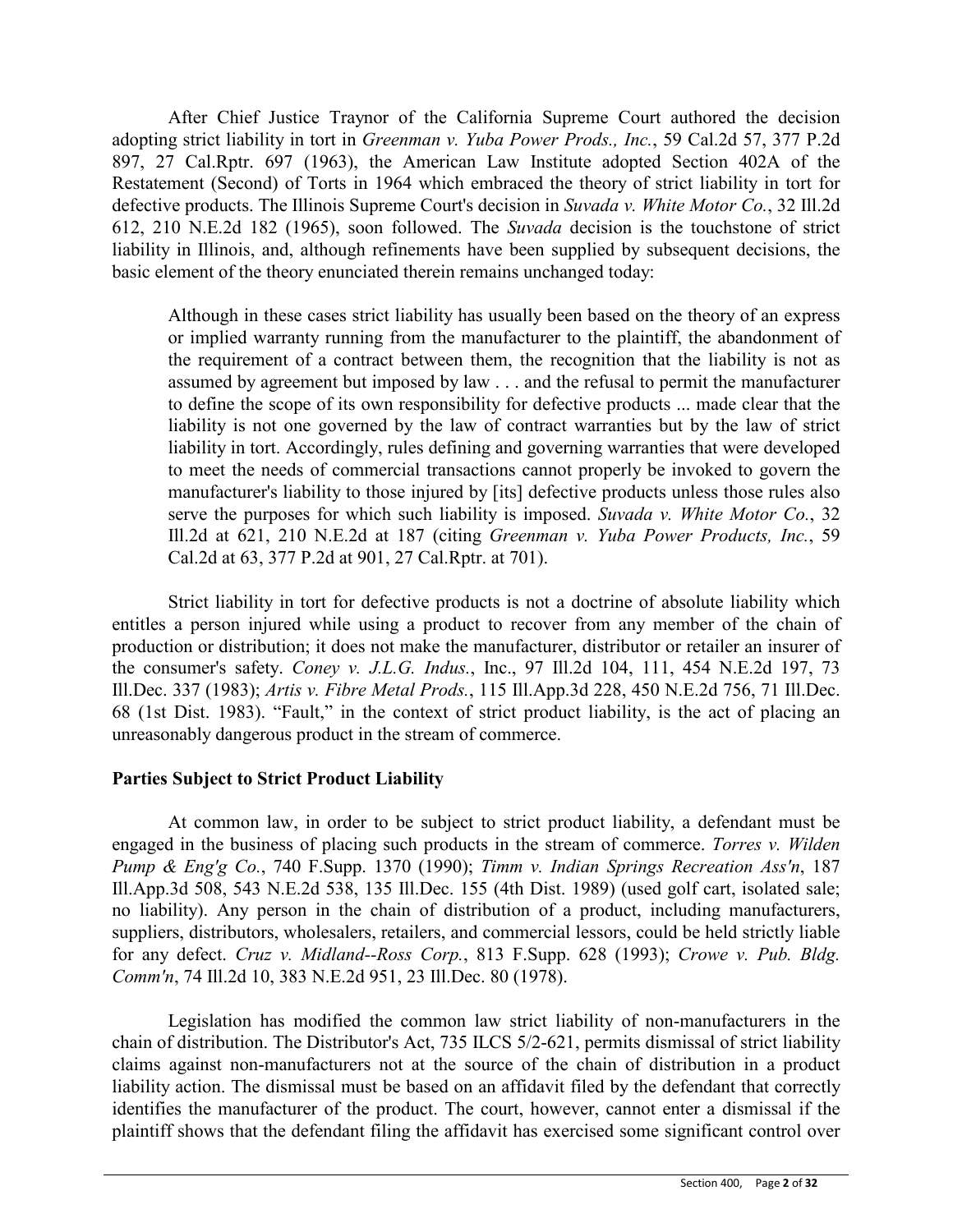the design or manufacture of the product, or has provided instructions or warnings to the manufacturer relative to the alleged defect in the product, 735 ILCS 5/2-621(c) (1), or that the defendant had actual knowledge of the alleged defect, 735 ILCS 5/2-621(c) (2), or that the defendant created the alleged defect in the product, 735 ILCS 5/2-621(c) (3). Moreover, the plaintiff can move to vacate any order of dismissal if the statute of limitations has run against the manufacturer, 735 ILCS 5/2-621(b) (1), or if the manufacturer is not subject to personal jurisdiction in Illinois,  $735$  ILCS  $5/2-621(b)$  (3).

Although strict product liability generally extends to sellers of all products, strict liability may not extend to sellers of used products under certain circumstances. Peterson v. Lou Bachrodt Chevrolet Co., 61 Ill.2d 17, 329 N.E.2d 785 (1975) (seller of used car not strictly liable); *Timm v. Indian Springs Recreation Ass'n*, *supra*.

# **ELEMENTS OF PLAINTIFF'S CASE**

# **Plaintiff's Prima Facie Case**

To recover in strict product liability, a plaintiff must plead and prove that the injury or damage resulted from a condition of the product manufactured or sold by the defendant, that the condition was an unreasonably dangerous one, and that the condition existed at the time the product left the manufacturer's control. (*Coney*, *supra,* 97 Ill.2d at 111; *Hunt v. Blasius*, 74 Ill.2d 203, 210 (1978), *Suvada*, *supra,* 32 Ill.2d at 623; *Restatement Second of Torts, Section 402A*). The determination of whether a product is defective, and therefore unreasonably dangerous, is ordinarily a question of fact for the jury (*see Renfro v. Allied Indus. Equip. Corp.*, 155 Ill.App.3d 140, 155 (1987)), and, in making its determination, the credibility of the witnesses and the conflicts in the evidence are to be resolved by the jury. *Korando v. Uniroyal Goodrich Tire Co.*, 159 Ill.2d 335 (1994).

Although the defendant's role in commerce will seldom be an issue, the plaintiff may also be required to prove that the defendant was in the business of selling the product and not solely an installer. *Restatement (Second) of Torts* §402A (1965).

The plaintiff may create an inference that the product was unreasonably dangerous by direct or circumstantial evidence that there was no abnormal use of the product, that there was no reasonable secondary cause of the injury, and that the product failed to perform in the manner reasonably to be expected in light of its nature and intended function. *Tweedy v. Wright Ford Sales*, 64 Ill. 2d. 570 (1976); *Doyle v. White Metal Rolling & Stamping Corp.*, 249 Ill.App.3d 370, 618 N.E.2d 909, 188 Ill.Dec. 339 (1st Dist. 1993); *see* IPI 400.01.01 and 400.02.01.

### **Meaning of "Unreasonably Dangerous"**

See Comment to IPI 400.06 and 400.06A for a discussion of the case law defining "unreasonably dangerous."

# **Types of Defects**

Products can be defective and unreasonably dangerous in any of three ways. First, a particular item may contain a manufacturing flaw. Second, the product may be defectively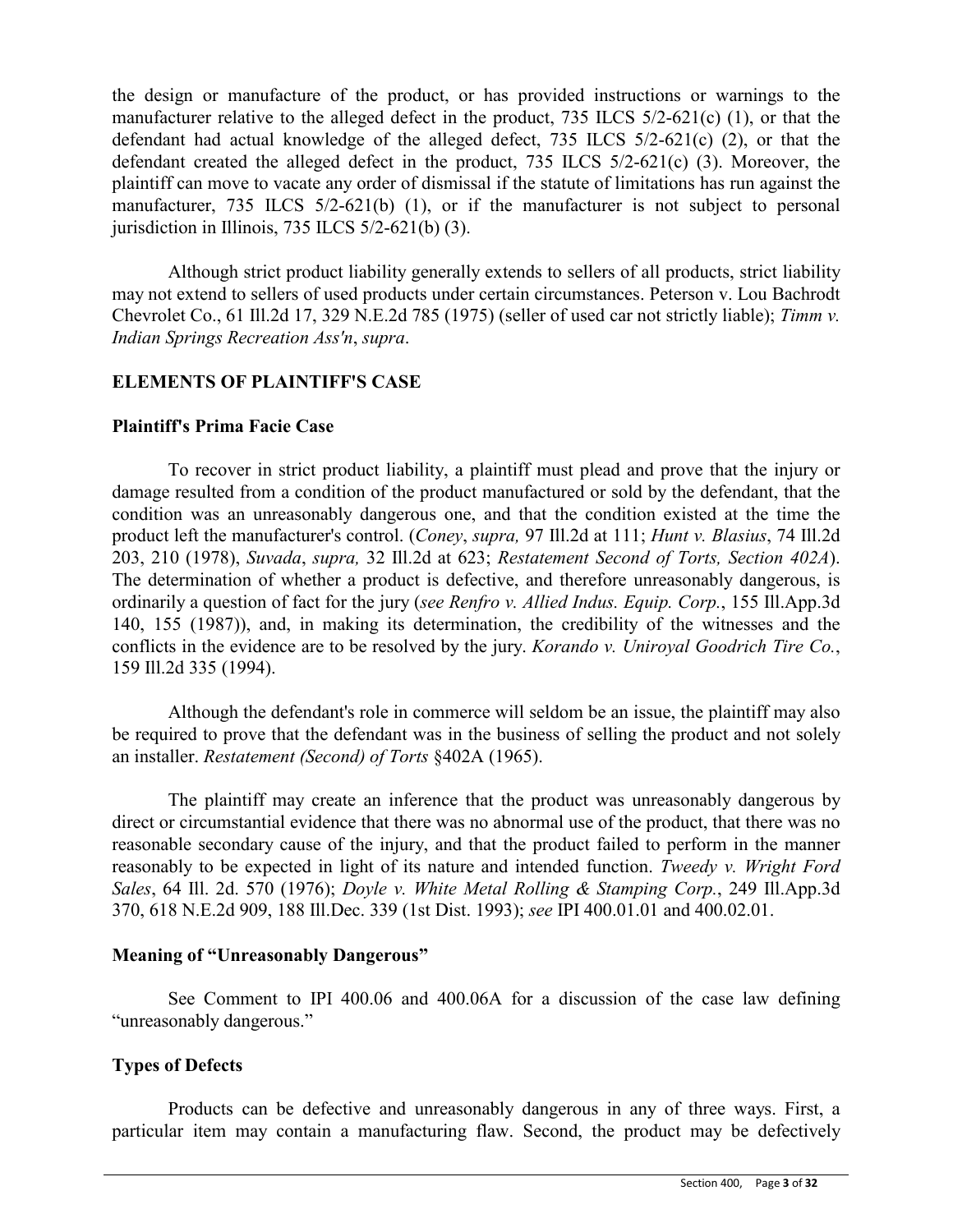designed. Third, the product may have an informational defect (inadequate warnings, directions, or instructions affixed to or accompanying the product).

# **Manufacturing Defects**

A particular unit of a product may be defective because of an imperfection resulting from some miscarriage during the manufacturing process. *See*, *e.g*., *Tweedy v. Wright Ford Sales*, Inc., 64 Ill.2d 570, 357 N.E.2d 449, 2 Ill.Dec. 282 (1976) (automobile with defective brakes); *McKasson v. Zimmer Mfg. Co.*, 12 Ill.App.3d 429, 299 N.E.2d 38 (2d Dist. 1973) (imperfections in surgical rod); *Kappatos v. Gray Co.*, 124 Ill.App.2d 317, 260 N.E.2d 443 (1st Dist. 1970) (defective plastic spray painting hose).

# **Design Defects**

A product may be defective because its design renders it unreasonably dangerous.

There are two tests that may be used to establish a design defect. The first, which goes back to the original *Restatement (Second) of Torts* §402A, is known as the "consumer expectation" test. Under this test, the danger must go beyond that which would be contemplated by the ordinary consumer with ordinary knowledge common to the community as to its characteristics. *Restatement (Second) of Torts* §402A Comment (I) (1965); *Riordan v. Int'l Armament Corp.*, 132 Ill.App.3d 642, 477 N.E.2d 1293, 87 Ill.Dec. 765 (1st Dist. 1985).

In addition to the consumer expectation test, the plaintiff may choose to prove a strict product liability case under the "risk-utility" test. Under this test, a product is unreasonably dangerous, subjecting a manufacturer to liability, if the design is a cause of the injuries and if the benefits of the challenged design are outweighed by the design's inherent risk of danger. *Lamkin v. Towner*, 138 Ill.2d 510, 563 N.E.2d 449, 150 Ill.Dec. 562 (1990); *Palmer v. Avco Distrib. Corp.*, 82 Ill.2d 211, 412 N.E.2d 959, 45 Ill.Dec. 377 (1980). These principles were fully discussed by the Supreme Court in *Hansen v. Baxter Healthcare Corp.*, 198 Ill.2d 420 (2002); *Calles v. Scripto-Tokai*, 224 Ill.2d 247 (2007); and *Mikolajczyk v. Ford Motor Co.*, 231 Ill.2d. 516, 327 Ill. Dec. 1, 901 N.E.2d 329 (2008).

# **Inadequate Warnings and Instructions**

A product also may be unreasonably dangerous because of a failure to adequately warn of a danger or a failure to adequately instruct on the proper use of the product. *Hammond v. N. Am. Asbestos Corp.*, 97 Ill.2d 195, 454 N.E.2d 210, 73 Ill.Dec. 350 (1983). However, when a danger is obvious and generally appreciated, there is no duty to warn of that danger. *McColgan v. Envtl. Control Sys., Inc.*, 212 Ill.App.3d 696, 571 N.E.2d 815, 156 Ill.Dec. 835 (1st Dist. 1991); *Smith v. Am. Motors Sales Corp.*, 215 Ill.App.3d 951, 576 N.E.2d 146, 159 Ill.Dec. 477 (1st Dist. 1991).

A defendant has no duty to warn of risks of which it neither knew nor should have known at the time the product was manufactured. *Byrne v. SCM Corp.*, 182 Ill.App.3d 523, 538 N.E.2d 796, 131 Ill.Dec. 421 (4th Dist. 1989) (manufacturer of epoxy paint); *Salvi v. Montgomery Ward & Co.*, 140 Ill.App.3d 896, 489 N.E.2d 394, 95 Ill.Dec. 173 (1st Dist. 1986) (air gun manufacturer had no duty to warn of dangers of which it neither knew nor should have known);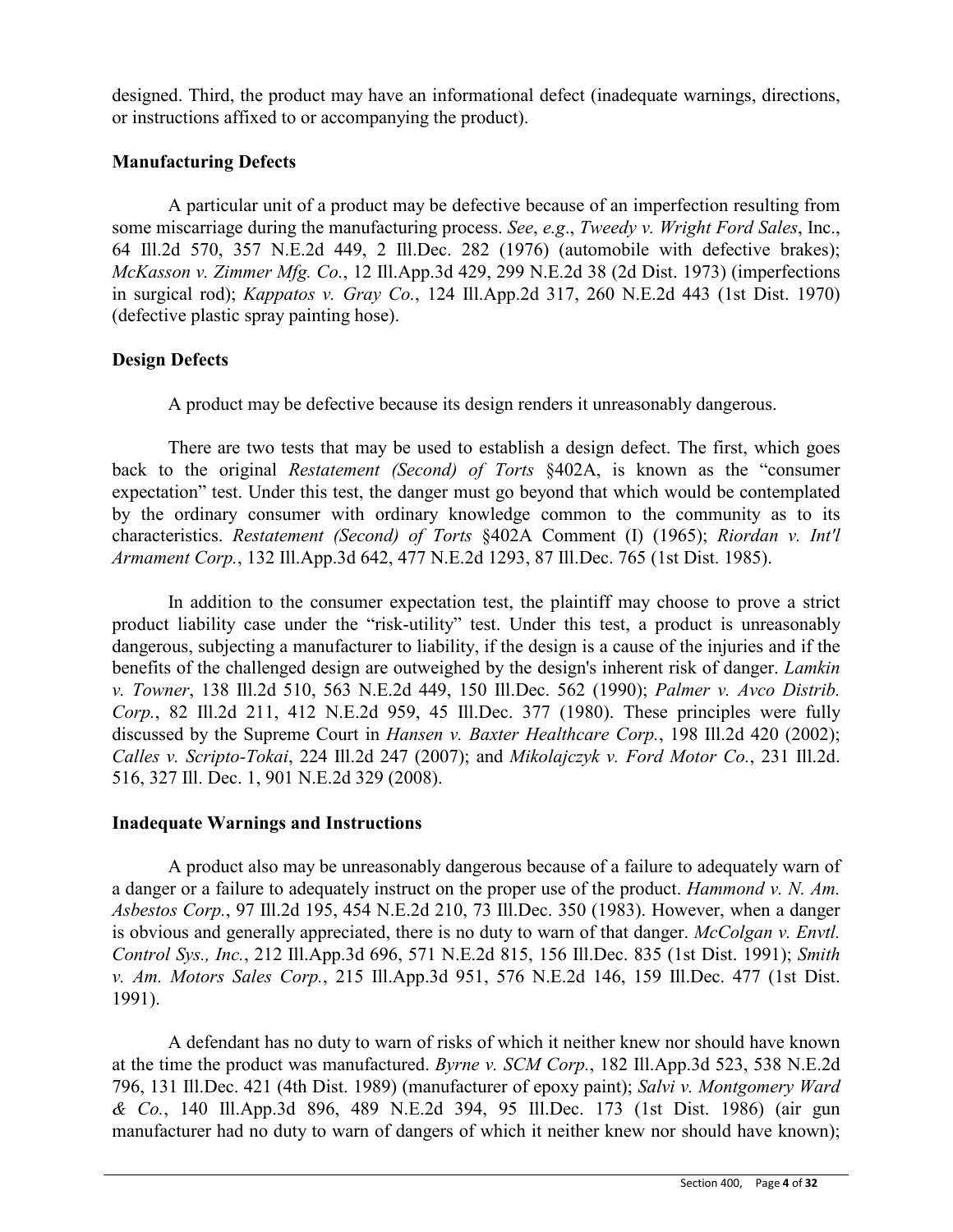*Elgin Airport Inn, Inc. v. Commonwealth Edison Co.*, 89 Ill.2d 138, 432 N.E.2d 259, 59 Ill.Dec. 675 (1982) (supplier of electricity not strictly liable for failure to warn when it neither knew nor should have known about abnormal current); Woodill v. Parke Davis & Co., 79 Ill.2d 26, 402 N.E.2d 194, 37 Ill.Dec. 304 (1980) (pharmaceutical manufacturer can only be held liable for its failure to warn of those risks it knew or should have known at the time of manufacture).

# **Foreseeability**

Both the person using the product and the use to which it is being put must be reasonably foreseeable. In *Winnett v. Winnett*, 57 Ill.2d 7, 310 N.E.2d 1 (1974), the Illinois Supreme Court emphasized the foreseeability requirement:

In our judgment the liability of a manufacturer properly encompasses only those individuals to whom injury from a defective product may reasonably be foreseen and only those situations where the product is being used for the purpose for which it was intended or for which it is reasonably foreseeable that it may be used. Any other approach to the problem results in making the manufacturer and those in the chain of product distribution virtual insurers of the product, a position rejected by this Court in *Suvada*.

*Id*. at 11, 310 N.E.2d at 4; *see Woodill v. Parke Davis & Co.*, *supra*. Recognizing that "in retrospect almost nothing is entirely unforeseeable," *Mieher v. Brown*, 54 Ill.2d 539, 544, 301 N.E.2d 307, 309 (1973), the Supreme Court in *Winnett v. Winnett* and thereafter has interpreted foreseeability to mean "that which it is *objectively reasonable* to expect, not merely what might conceivably occur." *Kirk v. Michael Reese Hosp. & Med. Ctr.*, 117 Ill.2d 507, 513 N.E.2d 387, 111 Ill.Dec. 944 (1987). Accordingly, a bystander may recover if injured by another's use of a defective product, so long as the presence of the bystander is reasonably foreseeable. *Schulz v. Rockwell Mfg. Co.*, 108 Ill.App.3d 113, 117, 438 N.E.2d 1230, 1232, 63 Ill.Dec. 867, 869 (2d Dist. 1982).

# **Damages**

The plaintiff in a strict liability action may recover compensatory damages. Recovery in strict liability always has included damage to the product itself. *Suvada v. White Motor Co.*, *supra*. However, under the so-called "*Moorman*" doctrine (based on *Moorman Mfg. Co. v. Nat'l Tank Co.*, 91 Ill.2d 69, 435 N.E.2d 443, 61 Ill.Dec. 746 (1982)), a plaintiff cannot recover in tort for solely economic losses. In *Moorman*, the court defined economic loss as:

damages for inadequate value, costs of repair and replacement of the defective product, or consequent loss of profits--without any claim of personal injury or damage to other property \*\*\* . . . as well as the diminution in the value of the product because it is inferior in quality and does not work for the general purposes for which it was manufactured and sold. 91 Ill.2d at 82, 435 N.E.2d at 449, 61 Ill.Dec. at 752.

The economic loss doctrine as stated in *Moorman* applies to negligence and strict liability cases. Accordingly, a homeowner cannot recover in tort for solely economic losses resulting from a homebuilder's negligence. *2314 Lincoln Park W. Condo. Ass'n v. Mann, Gin, Ebel & Frazier, Ltd.*, 136 Ill.2d 302, 555 N.E.2d 346, 144 Ill.Dec. 227 (1990); *Foxcroft Townhome Owners Ass'n v. Hoffman Rosner Corp.*, 96 Ill.2d 150, 449 N.E.2d 125, 70 Ill.Dec. 251 (1983) (condominium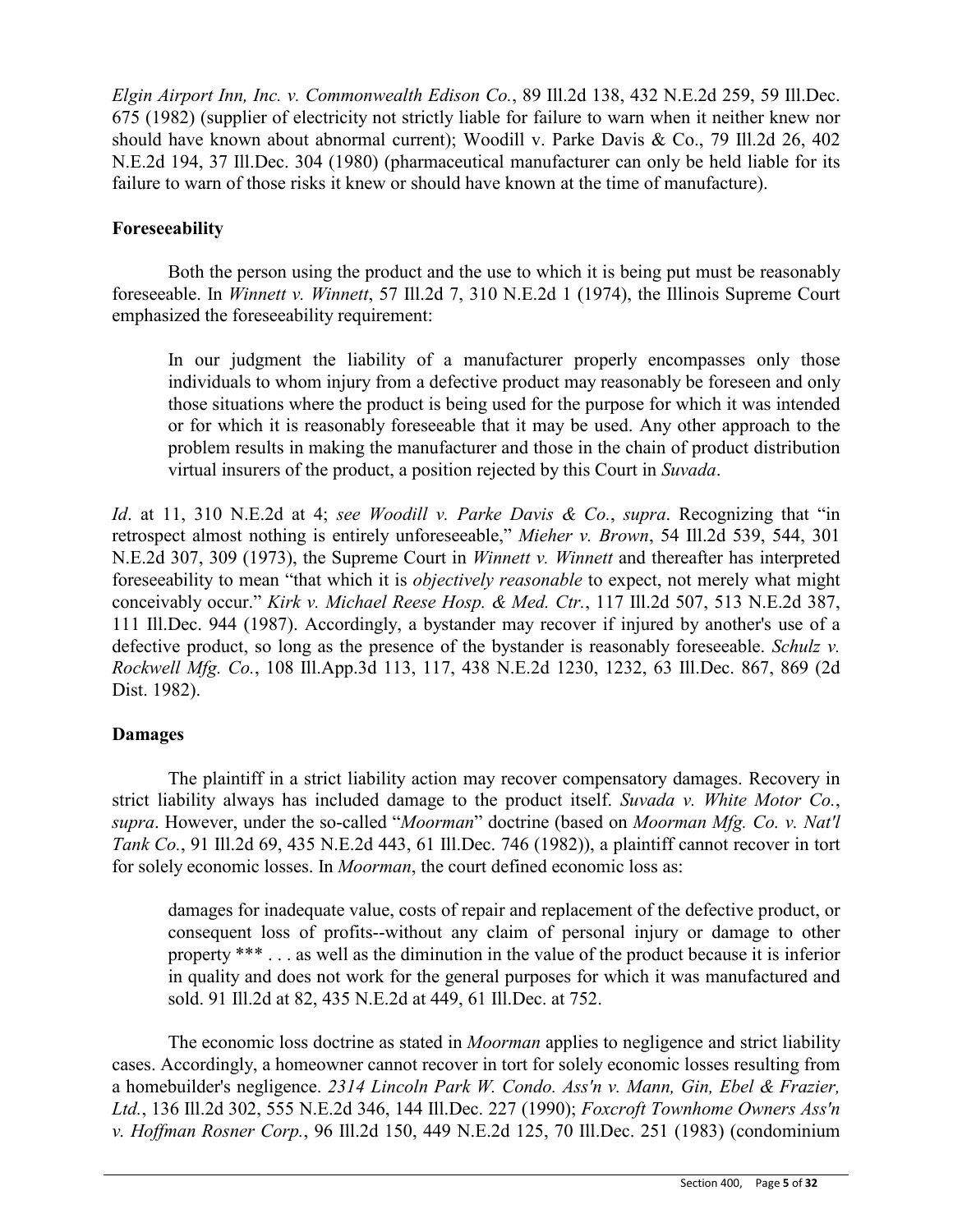owners cannot recover economic losses from developer); *Redarowicz v. Ohlendorf*, 92 Ill.2d 171, 441 N.E.2d 324, 65 Ill.Dec. 411 (1982).

The *Moorman* doctrine applies even in the absence of an alternative remedy in contract. *Anderson Elec., Inc. v. Ledbetter Erection Corp.*, 115 Ill.2d 146, 503 N.E.2d 246, 104 Ill.Dec. 689 (1986).

# **AFFIRMATIVE DEFENSES**

# **Plaintiff's Contributory Fault--Assumption of the Risk**

One of the refinements to the *Suvada* decision was made in *Coney v. J.L.G. Indus.*, Inc., 97 Ill.2d 104, 454 N.E.2d 197, 73 Ill.Dec. 337 (1983). Since it was "demanded by today's society" and in order to produce "a more just and socially desirable distribution of loss" in negligence actions, Illinois adopted the concept of the "pure form" of comparative negligence in *Alvis v. Ribar*, 85 Ill.2d 1, 421 N.E.2d 886, 52 Ill.Dec. 23 (1981). Adopting the same reasoning which supported its decision in *Alvis*, and after determining that the vast majority of jurisdictions have found comparative fault theories to be applicable to strict liability cases, the Supreme Court in *Coney* adopted comparative fault principles in strict product liability actions. The Court specifically found that the application of comparative fault principles in a product liability action would not frustrate the Court's fundamental reasons for adopting strict product liability as set out in *Suvada*. *Coney v. J.L.G. Indus., Inc.*, *supra* at 116.

However, plaintiff's fault is a defense only if it constitutes assumption of the risk. Plaintiff's ordinary contributory negligence is not a defense to strict product liability when that negligence consists merely in a failure to discover the defect in the product, or to guard against the possibility of its existence. *Coney v. J.L.G. Indus., Inc.*, *supra* at 118-119. A consumer's unobservant, inattentive, ignorant, or awkward failure to discover or guard against a defect, as opposed to assuming a known risk, is not a defense to a strict product liability claim. *Id*.

The affirmative defense of assumption of the risk requires the defendant to prove that the plaintiff knew of the specific product defect, understood and appreciated the risk of injury from that defect, and nevertheless used the product in disregard of the known danger. *Williams v. Brown Mfg. Co.*, 45 Ill.2d 418, 426-427 (1970) A user may assume a product is safe; however, if the user finds a defect and proceeds to use the product, the user assumes the risk of injury or property damage. The test of whether the plaintiff has assumed the risk is subjective; the conduct and knowledge of the plaintiff is at issue. The jury considers the plaintiff's age, experience, knowledge, understanding, and the obviousness of the defect in considering assumption of the risk. *Williams v. Brown Mfg. Co.*, *supra* at 430-431; *see Hanlon v. Airco Indus. Gases*, 219 Ill.App.3d 777, 579 N.E.2d 1136, 162 Ill.Dec. 322 (1st Dist. 1991); *Calderon v. Echo, Inc.*, 244 Ill.App.3d 1085, 1091,614 N.E.2d 140 (1st Dist. 1993).

Comparative fault principles apply to the plaintiff's assumption of the risk. *Coney v. J.L.G. Indus., Inc.*, *supra*. If plaintiff's fault in assuming the risk is 50% or less of the total fault that proximately caused the injury or damage, plaintiff's damages are reduced by that percentage. But under legislation enacted in 1986, the plaintiff is barred from recovery if the plaintiff's assumption of the risk is "more than 50% of the proximate cause of the injury or damage for which recovery is sought." 735 ILCS 5/2-1116; *Gratzle v. Sears, Roebuck & Co.*, 245 Ill.App.3d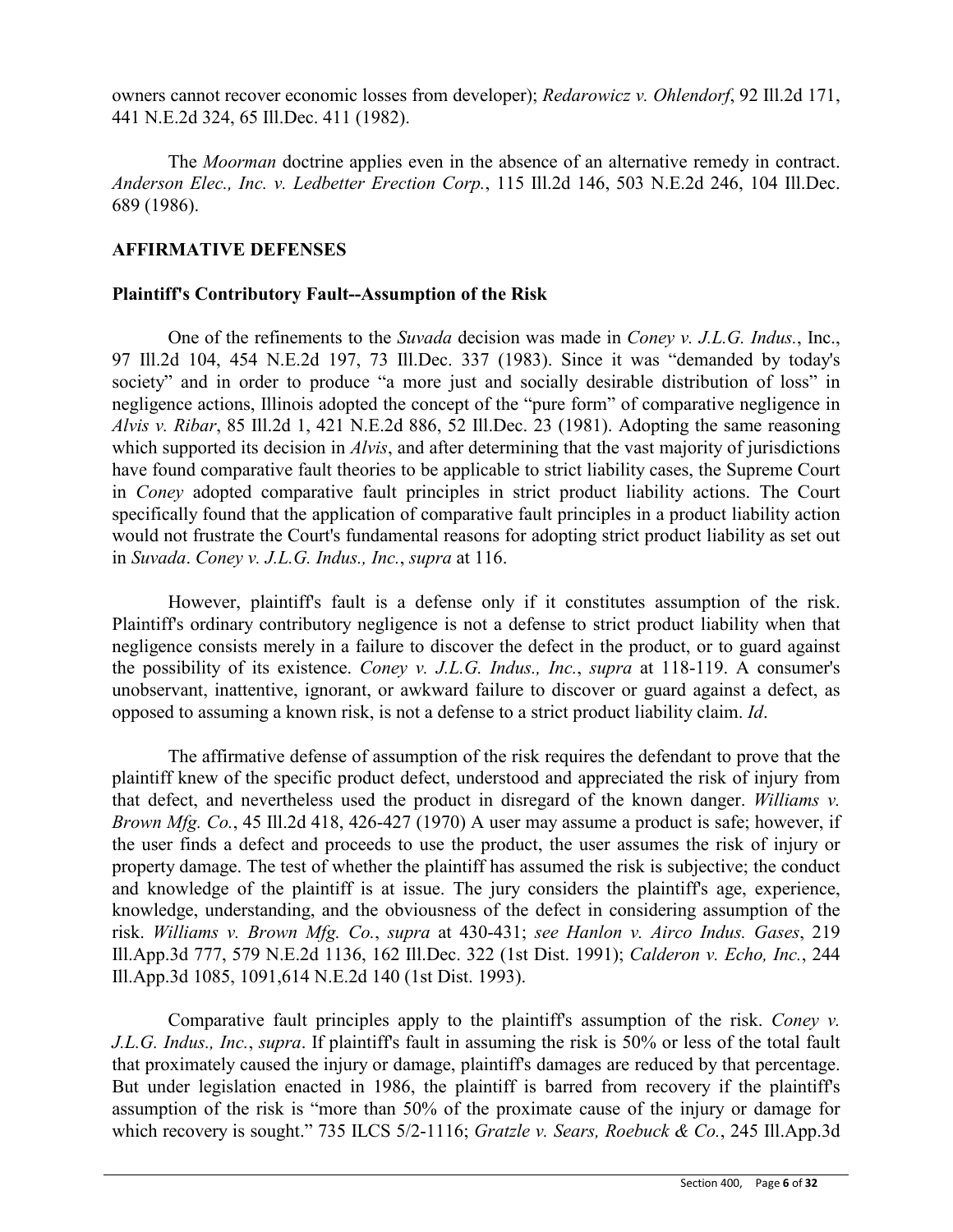### **Misuse--Foreseeable and Unforeseeable**

"Misuse" has been defined as the use of a product for a purpose neither intended nor objectively foreseeable by a reasonably prudent manufacturer. *E.g., King v. Am. Food Equip. Co.*, 160 Ill.App.3d 898, 513 N.E.2d 958, 965, 112 Ill.Dec. 349, 356 (1st Dist. 1987). *Coney v. J.L.G. Industries, Inc.*, 97 Ill. 2d 104, 119 (1983), in a phrase that has provided confusion, stated: "[h]owever, the defenses of misuse and assumption of the risk will no longer bar recovery."

Prior to *Coney*, an *unforeseeable* misuse of the product by the plaintiff was not recognized as an affirmative defense. The issue of unforeseeable misuse usually "arise[s] in connection with [the] plaintiff's proof of an unreasonably dangerous condition or in proximate causation, or both." *Williams v. Brown Mfg. Co.*, 45 Ill.2d 418, 425, 261 N.E.2d 305 (1970) ("plaintiffs who 'misuse' a product--use it for a purpose neither intended nor 'foreseeable' (objectively reasonable) by the defendant--may be barred from recovery").

In *Whetstine v. Gates Rubber Co.*, 895 F.2d 388, 393 (7th Cir. 1990), the Seventh Circuit noted:

Under Illinois law, misuse of a product is not an affirmative defense; rather, absence of misuse is part of plaintiff's proof of an unreasonably dangerous condition or of proximate cause. *Schwartz v. American Honda Motor Co., Inc.,* 710 F.2d 378, 381 (7th Cir. 1983), citing *Ill. State Trust Co. v. Walker Mfg. Co.,* 73 Ill.App.3d 585, 589, 29 Ill.Dec. 513, 516, 392 N.E.2d 70, 73 (1979).

In *Coney v. J.L.G. Indus., Inc.*, *supra,* the Supreme Court, referring to its *Williams* decision, said that "misuse" was a defense, and went on to hold that "misuse" would no longer bar recovery but rather would be incorporated into the concept of comparative fault. Importantly, the decision did not define "misuse," but its reference to the *Williams* decision leads to the conclusion that the court was referring to *unforeseeable* misuse.

In contrast to *unforeseeable* misuse, *foreseeable* misuse has never been a defense to a strict product liability action at all, since such a misuse, being foreseeable, does not affect the defendant's responsibility. The manufacturer of a product has always had the duty to furnish a product which is safe for *foreseeable* misuses, as well as for its intended uses. Spurgeon v. Julius Blum, Inc., 816 F. Supp. 1317 (C.D. Ill.1993).

Thus, the appellate court cases decided since *Coney* appear to conclude that the former rule--that *unforeseeable* misuse goes to the liability issue--has been replaced by the rule that *unforeseeable* misuse constitutes comparative fault, a damage-reducing factor. Several appellate court decisions have noted that misuse--defined as using the product for a purpose which is *neither* intended *nor foreseeable*--is an affirmative defense which operates to reduce the plaintiff's damages. *Arellano v. SGL Abrasives*, 246 Ill.App.3d 1002, 1010, 617 N.E.2d 130, 136, 186 Ill.Dec. 891, 897 (1st Dist. 1993) (finding of "misuse" vacated); *Varilek v. Mitchell Eng'g*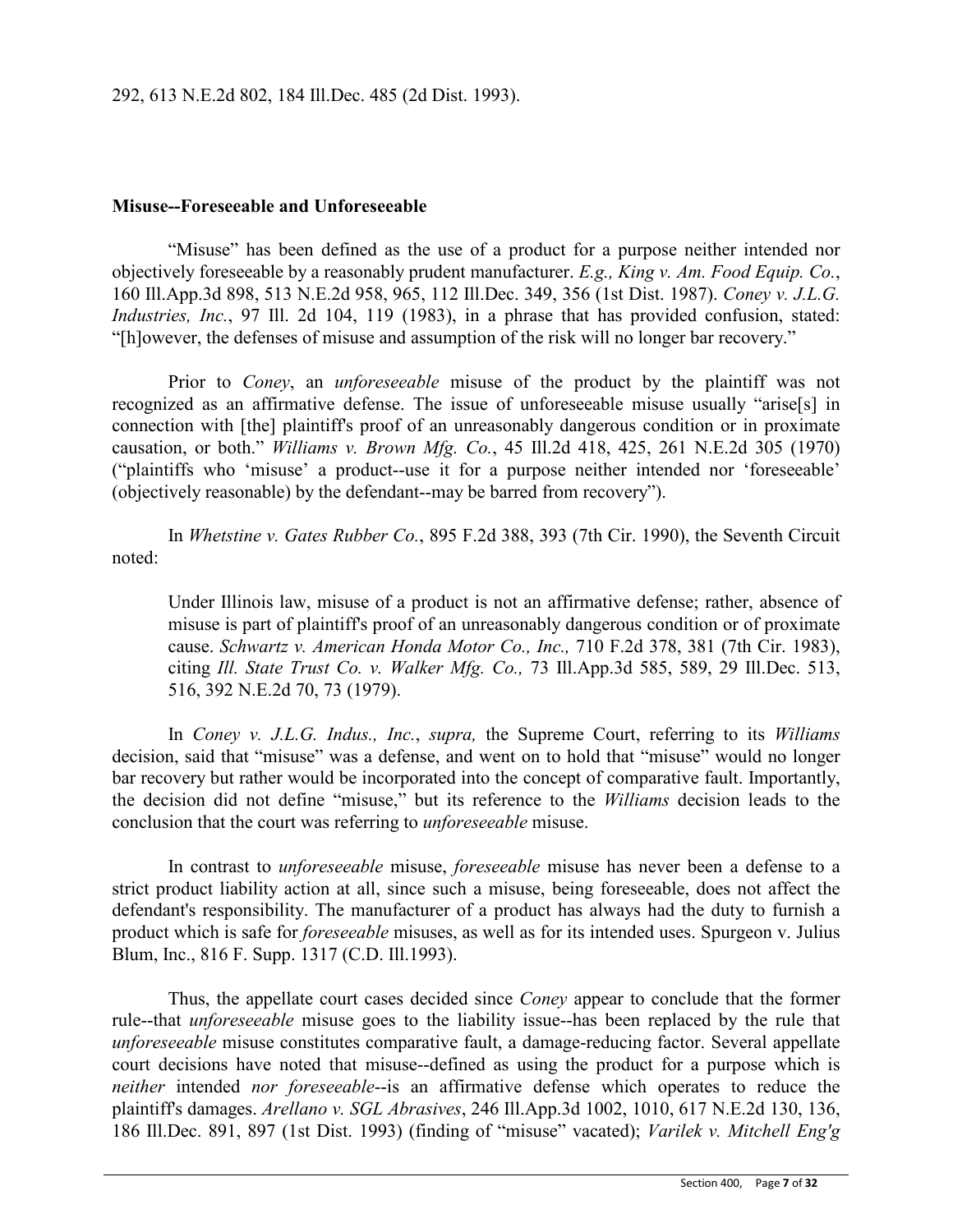*Co.*, 200 Ill.App.3d 649, 666-667, 558 N.E.2d 365, 377, 146 Ill.Dec. 402, 414 (1st Dist. 1990) (JNOV should have been entered on finding of "misuse"); *Suich v. H & B Printing Mach., Inc.*, 185 Ill.App.3d 863, 873-874, 541 N.E.2d 1206, 1212-13, 133 Ill.Dec. 768, 774-75 (1st Dist. 1989) (trial court properly refused to allow misuse as a defense); *Wheeler v. Sunbelt Tool Co., Inc.*, 181 Ill.App.3d 1088, 537 N.E.2d 1332, 1343, 130 Ill.Dec. 863, 874 (4th Dist. 1989).

*Wheeler* held:

The issue of misuse traditionally arises in Illinois in conjunction with plaintiff's duty to prove an unreasonably defective product or proximate causation of the injury. See *Williams v. Brown Mfg. Co.*, 45 Ill.2d 418, 261 N.E.2d 305 (1970). Prior to *Coney,* misuse was a complete defense to a strict liability action (*Coney,* 97 Ill.2d at 119, 73 Ill.Dec. at 343, 454 N.E.2d at 203-04), although it was not technically considered an affirmative defense. *Illinois State Trust Co. v. Walker Mfg. Co.*, 73 Ill.App.3d 585, 29 Ill.Dec. 513, 392 N.E.2d 70 (1979). However, some courts recognized misuse as an affirmative defense under certain circumstances. *Genteman v. Saunders Archery Co.*, 42 Ill.App.3d 294, 355 N.E.2d 647 (1976).

Dicta in *Lamkin v. Towner*, 138 Ill.2d 510, 531, 563 N.E.2d 449, 458, 150 Ill.Dec. 562, 571 (1990) commented that "neither a retailer nor a manufacturer can be held strictly liable for injuries resulting from the misuse of its product."

*Introduction revised December 2007.*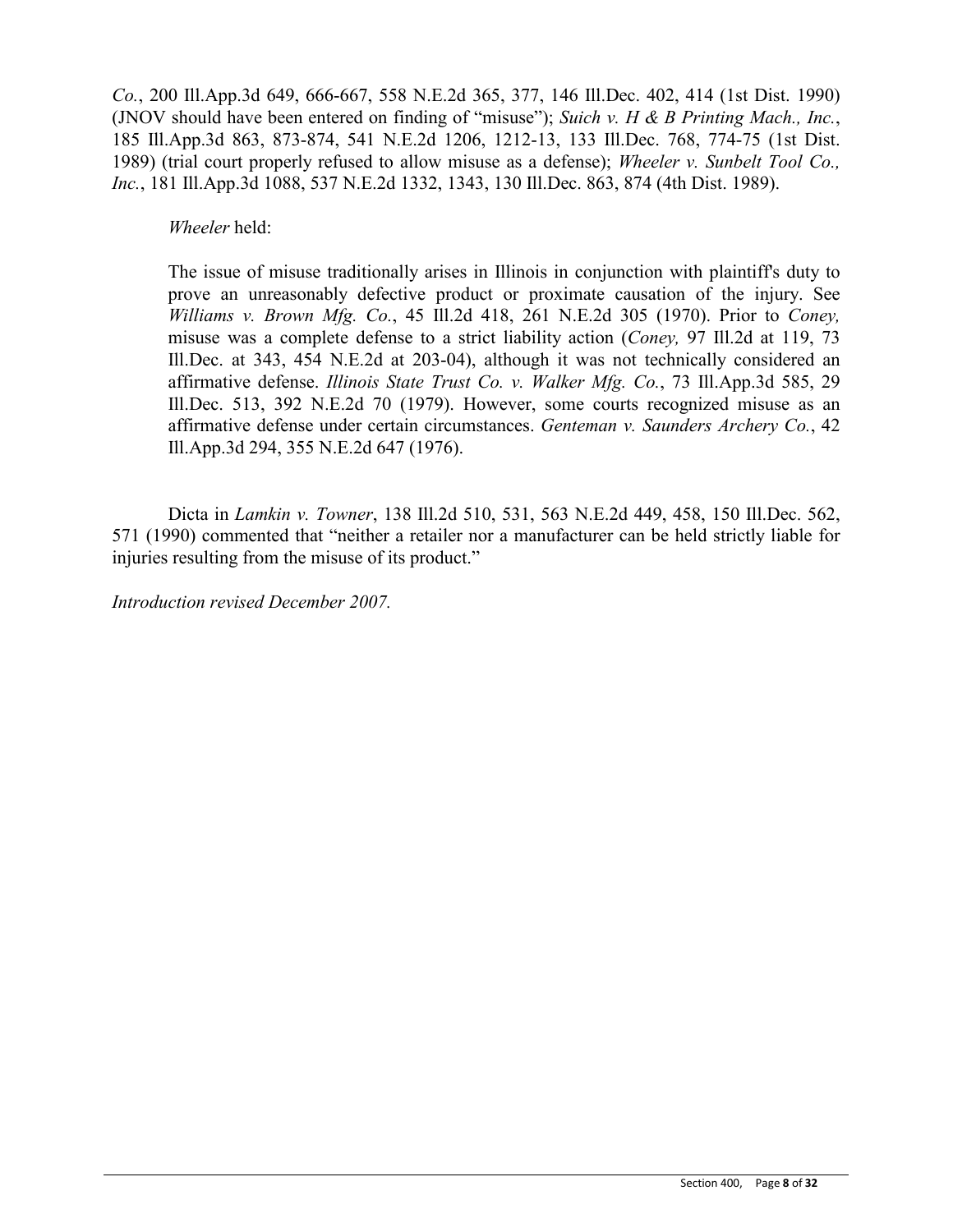# **400.01 Strict Product Liability--Issues**

[1]. The plaintiff claims that he was injured [while using] [as a result of the use of] the [product name, e.g. the hammer]. Plaintiff claims that there existed in the [product name] at the time it left the control of the defendant a condition which made the [product name] unreasonably dangerous in one or more of the following respects:

[*Set forth in simple form without undue emphasis or repetition those allegations of the complaint as to the conditions which are claimed made the product unreasonably dangerous and which have not been withdrawn or ruled out by the court and are supported by the evidence*.]

[2]. The plaintiff further claims that one or more of the foregoing was a proximate cause of his injuries.

[3]. The defendant denies

[that the [product] was ever in its control];

[that any of the claimed conditions existed in the [product name] at the time it was in its control];

[that any claimed condition of the [product name] made it unreasonably dangerous];

[that any claimed condition of the [product name] was a proximate cause of plaintiff's injuries]; [and]

[that plaintiff was injured to the extent claimed.]

[4]. [The defendant also claims that the plaintiff assumed the risk of injury in one or more of the following respects:

(Set forth in simple form without undue emphasis or repetition the affirmative allegations in the answer which have not been withdrawn or ruled out by the court and are supported by the evidence.)]

[5]. [The defendant also claims that one or more of the foregoing was a proximate cause of the plaintiff's injury.]

[6]. [Plaintiff denies that he assumed the risk of injury and also denies that any assumption of the risk on his part was a proximate cause of his injuries.]

*Instruction, Notes and Comment revised December 2007.*

### **Notes on Use**

This instruction must be modified to fit the allegations of the pleadings. The bracketed materials cover various contingencies that may result from the pleadings. The pertinent phrases in the brackets should be used as they apply to the particular case. Whenever required, variations consistent with the pleadings and proof should be used.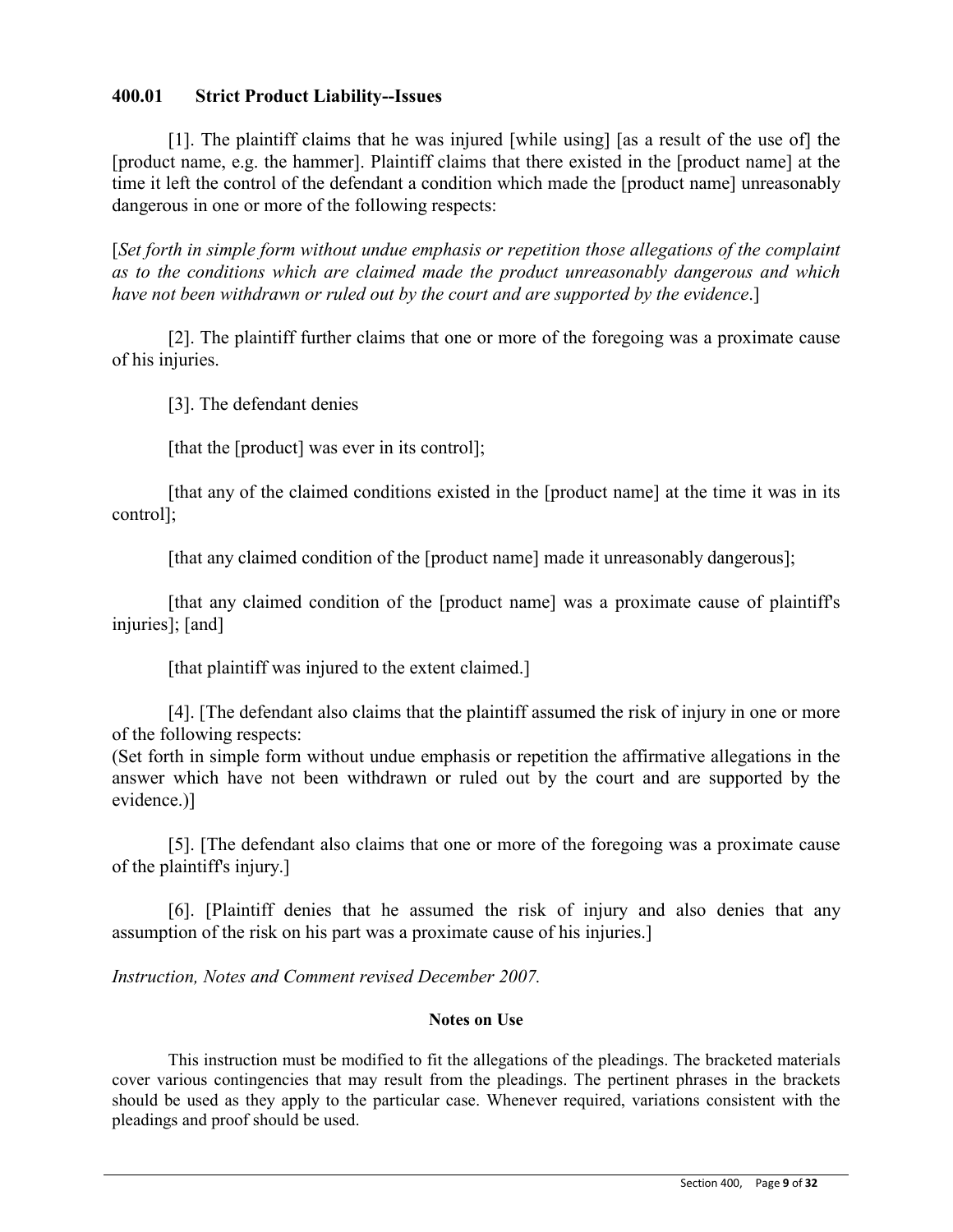In a case where the product is not "in use" at the time of the occurrence, the word "by" may be substituted for the bracketed material on use in paragraph [1].

In the event there is an issue as to whether the defendant was in the business of supplying the particular product involved, the instruction must be modified by adding that particular element to the specific issues included in the instruction.

Fill in the blanks with the name of the product. In some cases, the product may be a component part.

In a wrongful death or survival action, substitute "decedent" (or "decedent's") or decedent's name in place of "plaintiff" (or "plaintiff's"), "his," "her," or "its" whenever appropriate.

#### **Comment**

An issues instruction must meet the standards of *Signa v. Alluri*, 351 Ill.App. 11, 113 N.E.2d 475 (1st Dist. 1953), that the issues made by the pleadings be concisely stated without characterization and without undue emphasis.

The elements necessary to state a cause of action in strict product liability are set forth in *Suvada v. White Motor Co.*, 32 Ill.2d 612, 210 N.E.2d 182 (1965). The plaintiff must prove that his injury and damage proximately resulted from a condition of the product, that the condition made the product unreasonably dangerous, and that the condition existed at the time the product left the defendant's control.

The term "condition" used in *Suvada* is employed in these instructions although some of the cases use the word "defect" instead of "condition." *Winnett v. Winnett*, 57 Ill.2d 7, 310 N.E.2d 1 (1974); *Wright v. Massey--Harris, Inc.*, 68 Ill.App.2d 70, 215 N.E.2d 465 (5th Dist. 1966); *Haley v. Merit Chevrolet*, 67 Ill.App.2d 19, 214 N.E.2d 347 (1st Dist. 1966). *Restatement (Second) of Torts* §402A (1965) speaks in terms of a "defective condition." The phrase "unreasonably dangerous" in the *Suvada* case is used in this instruction because it is conversational and free from any connotation of traditional concepts of fault that might arise from the use of the word "defect."

The phrase "unreasonably dangerous" has its origins in §402A of the *Restatement (Second) of Torts* (1965). Since the Illinois Supreme Court adopted the phrase in *Suvada v. White Motor Co.*, 32 Ill.2d 612, 210 N.E.2d 182 (1965), most Illinois reviewing courts have used that phrase. It is defined in IPI 400.06.

Dean Wade has suggested in Strict Tort Liability of Manufacturers, 19 S.W. L.J. 5, 15 (1965), that "the test of imposing strict liability is whether the product is unreasonably dangerous, to use the words of the Restatement. Somewhat preferable is the expression 'not reasonably safe.'" The Illinois Supreme Court in *Dunham v. Vaughan & Bushnell Mfg. Co.*, 42 Ill.2d 339, 343, 247 N.E.2d 401, 403 (1969), quoted from Wade's article but did not adopt his suggestion. In *Rios v. Niagara Mach. & Tool Works*, 59 Ill.2d 79, 83, 319 N.E.2d 232, 235 (1974), the Court indicated that the terms "unreasonably dangerous" and "not reasonably safe" are interchangeable. However, the *Restatement*, and *Suvada* and all its progeny, furnish persuasive authority that the jury should be instructed that it is the "unreasonably dangerous" condition of the product which leads to liability. *Calles v. Scripto-Tokai* Corp., 224 Ill.2d 247, 250, 256, 259 (2007) again affirmed that the basis of strict product liability in Illinois is whether the product is "unreasonably dangerous."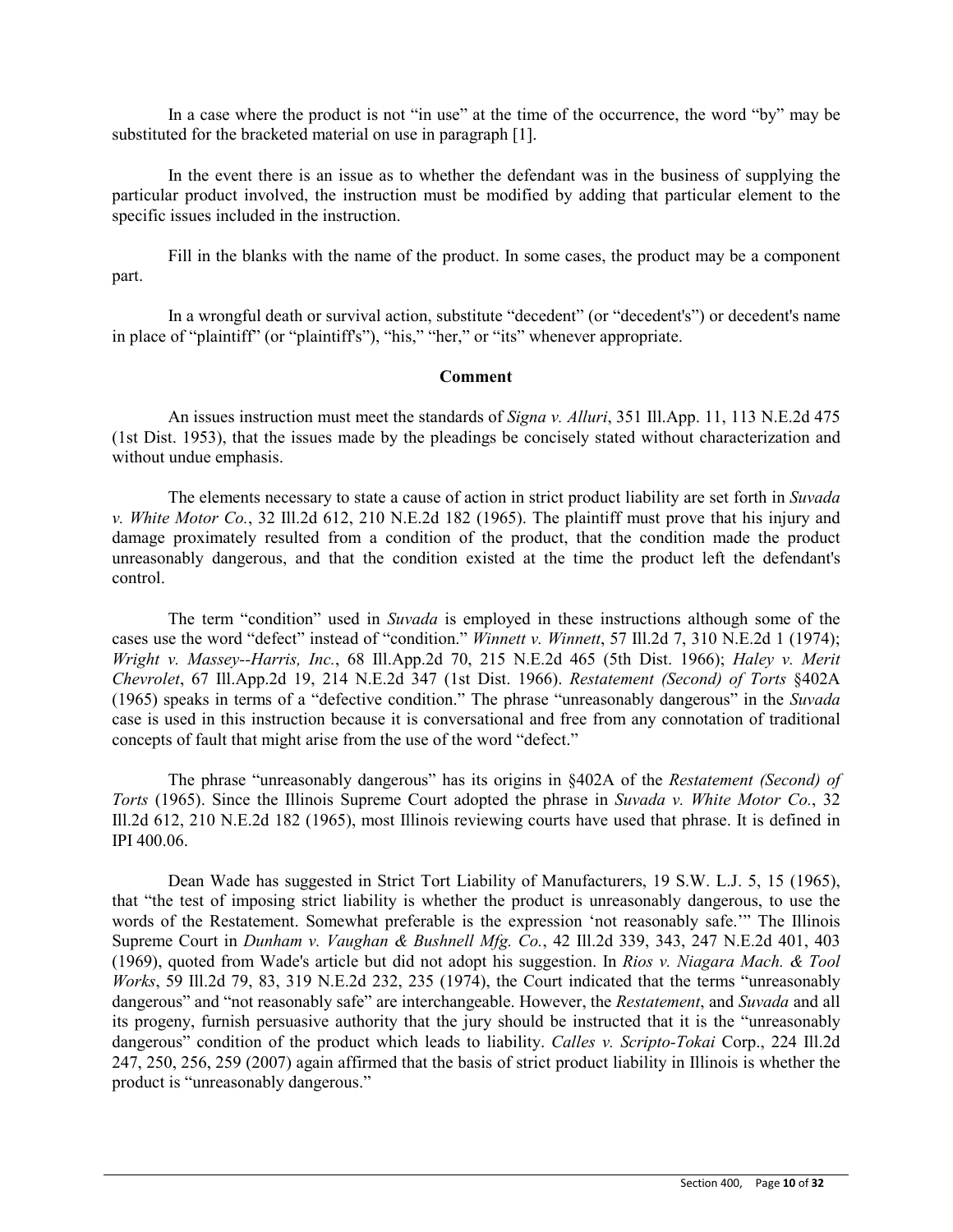# **400.01.01 Strict Product Liability--Issues--Non-Specific Defect**

[1]. [Under Count, ] the plaintiff claims that he was injured [while using] [as a result of the use of] the [product name] and that there existed in the product at the time it left the control of the defendant a condition which made it unreasonably dangerous because

 (a) [describe the occurrence, e.g., "In running off the road] the [product name] did not perform in the manner reasonably to be expected in light of its nature and intended function,

(b) he was using the [product] in a normal manner, and

(c) there was no other reasonable cause of the product's failure to perform.

[2]. The plaintiff further claims that the unreasonably dangerous condition of the [product] was a proximate cause of his injuries.

[3]. The defendant denies

[that the [product] was ever in its control;]

[that the [product] was in an unreasonably dangerous condition at the time it left the defendant's control;]

[that the [product] failed to perform in the manner reasonably to be expected in light of its nature and intended function;]

[that the plaintiff was using the [product] in a normal manner;]

[that there was no other reasonable cause of the product's failure to perform;]

[that any unreasonably dangerous condition of the [product] was a proximate cause of the plaintiff's injuries], and

[that the plaintiff was injured to the extent claimed.]

[4]. [The defendant claims that the plaintiff assumed the risk of injury in one or more of the following respects:

(*Set forth in simple form without undue emphasis or repetition the affirmative allegations in the answer which have not been withdrawn or ruled out by the court and are supported by the evidence.*)]

[5]. [The defendant also claims that one or more of the foregoing was a proximate cause of the plaintiff's injury.]

[6]. [Plaintiff denies that he assumed the risk of injury and also denies that any assumption of risk on his part was a proximate cause of his injuries.]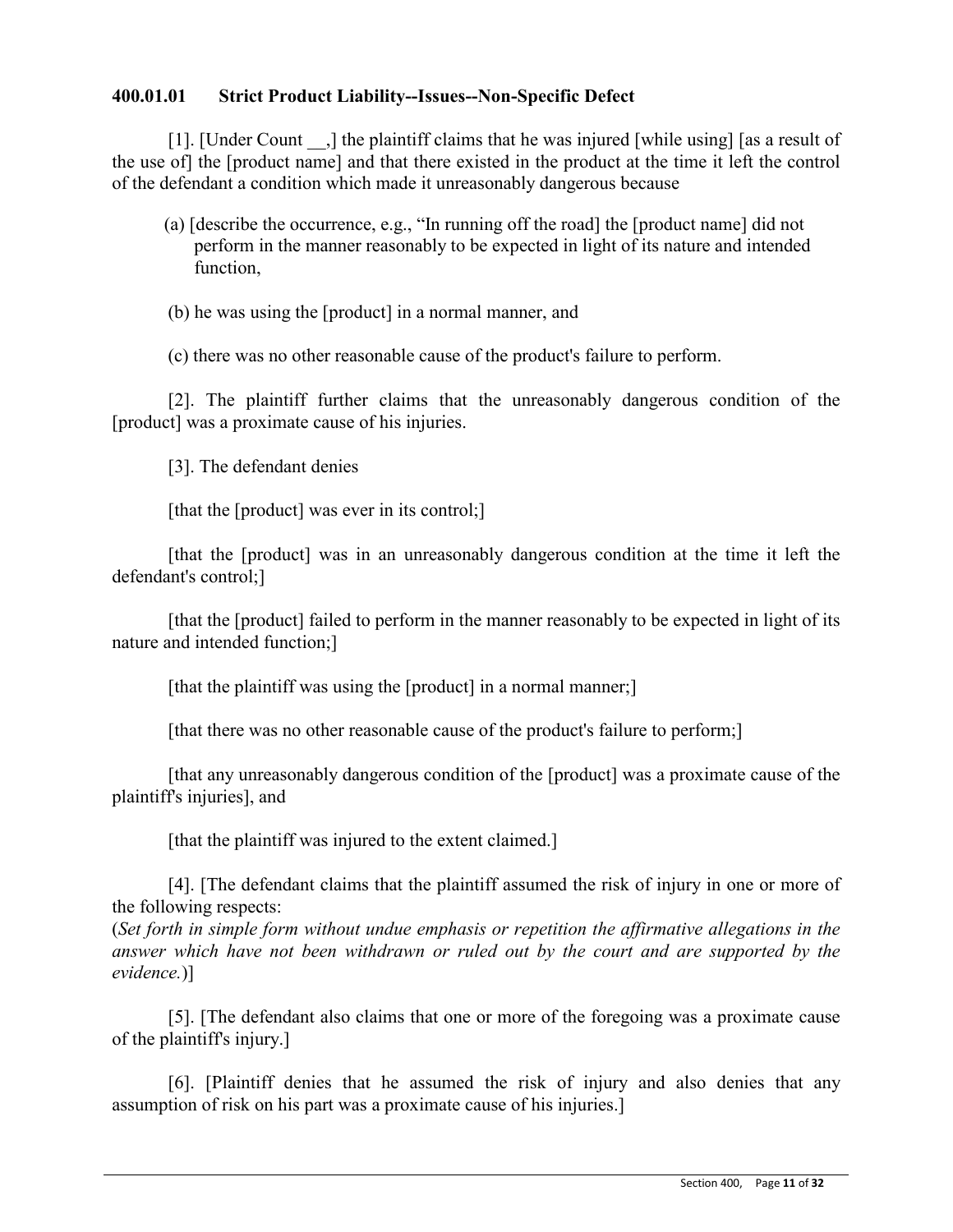*Instruction and Notes revised December 2007.*

#### **Notes on Use**

IPI 400.01.01 (issues) and IPI 400.02.01 (burden of proof) should be given when the plaintiff does not allege a specific defect in the product but rather seeks to create the inference that the product was defective by direct or circumstantial evidence that the product failed to perform in the manner reasonably to be expected in light of its nature and intended function. Under such circumstances, plaintiff must also prove that there was no abnormal use of the product and that there was no secondary cause of the product's failure to perform properly. *Tweedy v. Wright Ford Sales*, 64 Ill.2d 570, 574, 357 N.E.2d 449, 2 Ill.Dec. 282 (1976). The failure to instruct the jury about the plaintiff's burden to prove the absence of abnormal use and the absence of secondary causes has been held to be error. *Doyle v. White Metal Rolling & Stamping Corp.*, 249 Ill.App.3d 370, 378-379, 618 N.E.2d 909, 188 Ill.Dec. 339 (1st Dist. 1993).

*See also* the Notes on Use to IPI 400.01.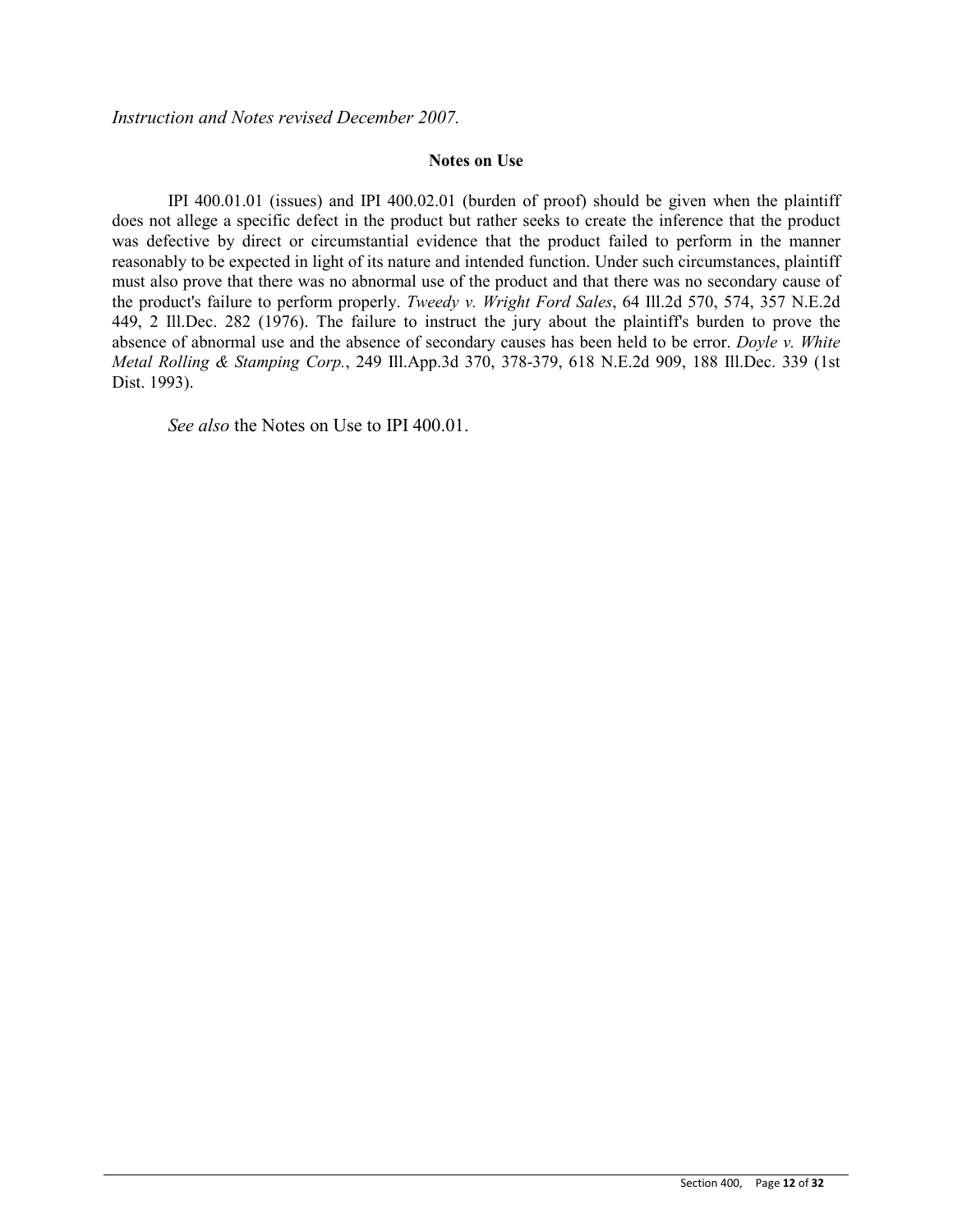# **400.02 Strict Product Liability--Burden of Proof**

The plaintiff has the burden of proving each of the following propositions [as to any one of the conditions claimed by the plaintiff]:

First, that the condition claimed by the plaintiff as stated to you in these instructions existed in the [product];

Second, that the condition made the [product] unreasonably dangerous;

Third, that the condition existed at the time the [product] left the control of the defendant;

Fourth, that the plaintiff was injured;

Fifth, that the condition of the [product] was a proximate cause of plaintiff's injuries.

If you find from your consideration of all the evidence that each of these propositions has been proved, then your verdict should be for the plaintiff. But if, on the other hand, you find from your consideration of all the evidence that any one of these propositions has not been proved, then your verdict should be for the defendant.

*Instruction, Notes and Comment revised December 2007.* 

### **Notes on Use**

This instruction is designed to be used with IPI 400.01.

*See* Notes on Use to IPI 400.01. The bracketed material in the introductory paragraph must be used when plaintiff claims, and there is evidence tending to show, that more than one condition rendered the product unreasonably dangerous.

IPI 21.01 (Meaning of Burden of Proof) should be given with this instruction.

 In a wrongful death or survival action, substitute "decedent" (or "decedent's") or decedent's name in place of "plaintiff" (or "plaintiff's"), "his," "her," or "its" whenever appropriate.

### **Comment**

*See* Comment to IPI 400.01.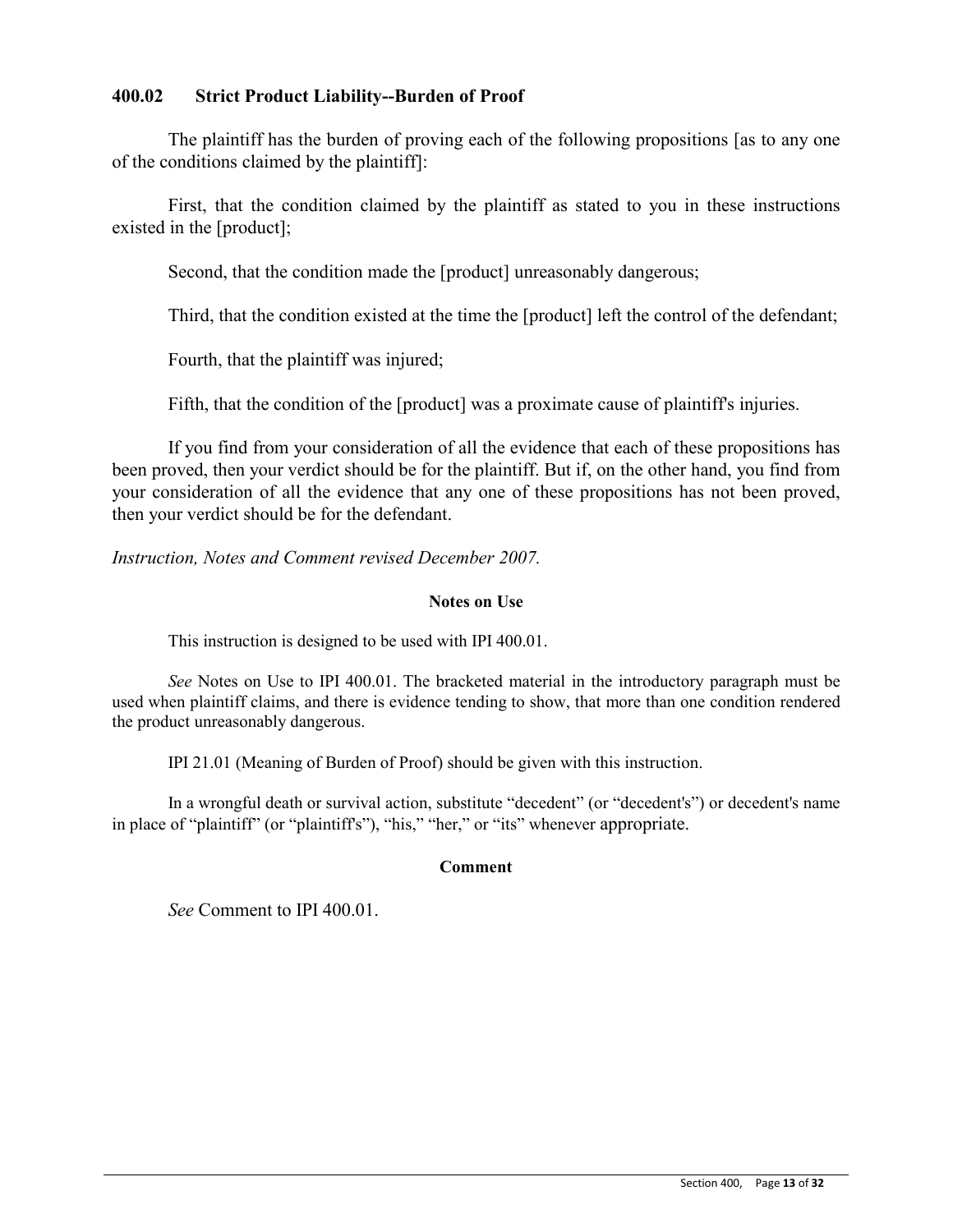### **400.02.01 Strict Product Liability--Burden of Proof--Non-Specific Defect**

[Under Count ]. The plaintiff has the burden of proving each of the following propositions:

First, that there existed in the [product] a condition which made the [product] unreasonably dangerous because

(a) [describe the occurrence, e.g., "In running off the road"] the [product] failed to perform in the manner reasonably to be expected in light of its nature and intended function,

(b) he was using the [product] in a normal manner, and

(c) there was no other reasonable cause of the product's failure to perform.

Second, that the condition existed at the time the [product] left the control of the defendant;

Third, that the plaintiff was injured; and

Fourth, that the unreasonably dangerous condition of the [product] was a proximate cause of the plaintiff's injuries.

If you find from your consideration of all the evidence that each of these propositions has been proved, then your verdict should be for the plaintiff. But if, on the other hand, you find from your consideration of all the evidence that any one of these propositions has not been proved, then your verdict should be for the defendant.

*Instruction and Notes revised December 2007.* 

### **Notes on Use**

Use with IPI 400.01.01 and IPI 21.01.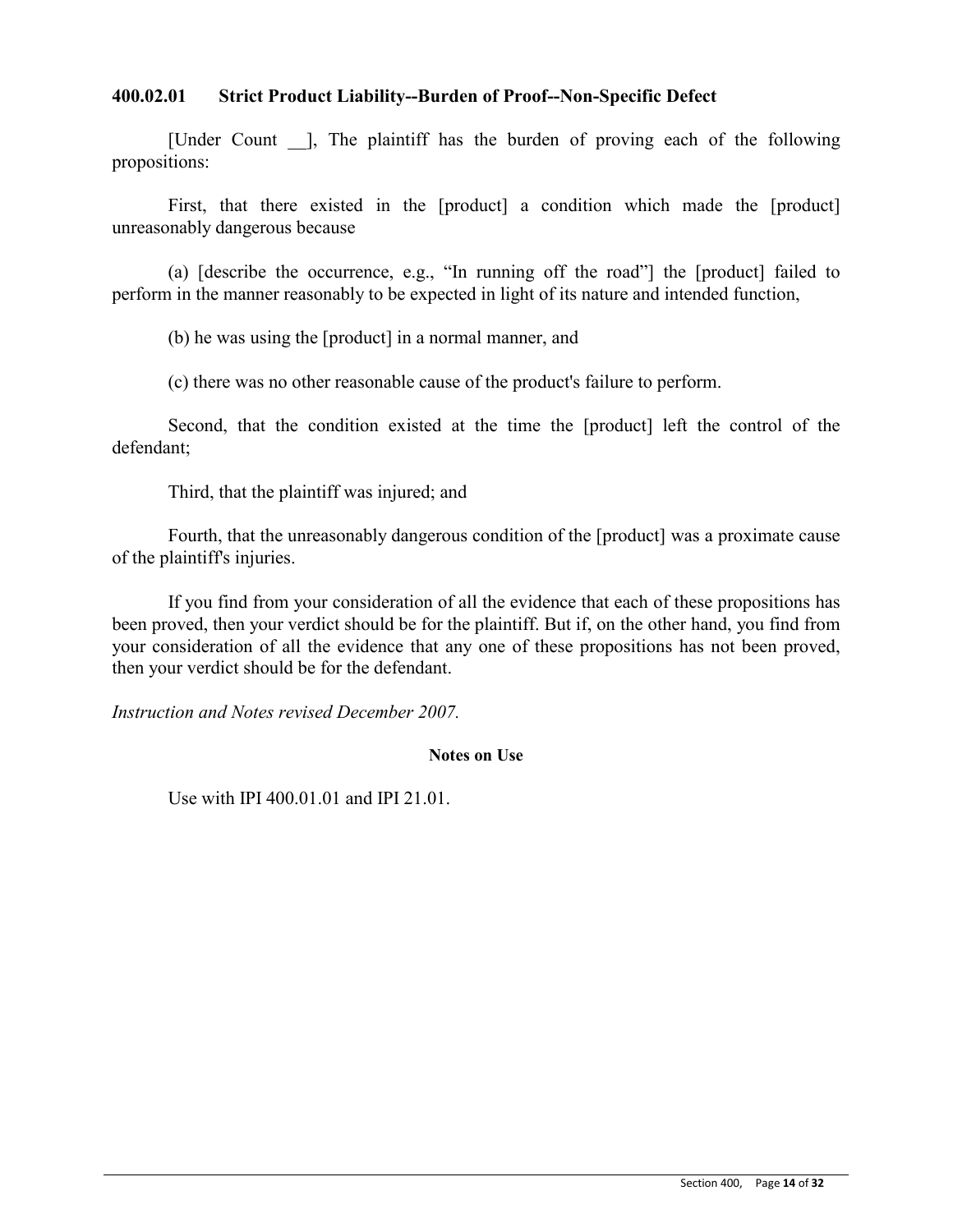# **B400.02.01 Strict Product Liability--Burden of Proof--Assumption of Risk**

The plaintiff has the burden of proving each of the following propositions [as to any one of the conditions claimed by the plaintiff]:

First, that the condition claimed by the plaintiff as stated to you in these instructions existed in the [product];

Second, that the condition made the [product] unreasonably dangerous;

Third, that the condition existed at the time the [product] left the control of the defendant;

Fourth, that the plaintiff was injured;

Fifth, that the condition of the [product] was a proximate cause of plaintiff's injuries.

If you find from your consideration of all the evidence that any one of these propositions has not been proved, then your verdict should be for the defendant. But if, on the other hand, you find from your consideration of all the evidence that each of these propositions has been proved, then you must consider the defendant's claim that the plaintiff assumed the risk of injury.

As to that claim, the defendant has the burden of proving each of the following propositions:

A: That the plaintiff had actual knowledge of the condition which the plaintiff claims made the [product] unreasonably dangerous;

B: That the plaintiff understood and appreciated the risk of injury from that condition and [proceeded] [continued] to use the [product];

C: That the condition known to plaintiff was a proximate cause of the plaintiff's claimed [injury] [damage].

[However, the plaintiff's inattentive or ignorant failure to discover or guard against the unreasonably dangerous condition of the [product] does not constitute assumption of the risk.]

If you find from your consideration of all the evidence that the plaintiff has proved all the propositions required of the plaintiff and that the defendant has not proved all of the propositions required of the defendant, then your verdict should be for the plaintiff and the plaintiff's damages will not be reduced.

If you find from your consideration of all the evidence that the defendant has proved all of the propositions required of the defendant, and if you find that the plaintiff's fault in assuming the risk was more than 50% of the total proximate cause of the injury or damage for which recovery is sought, then your verdict should be for the defendant.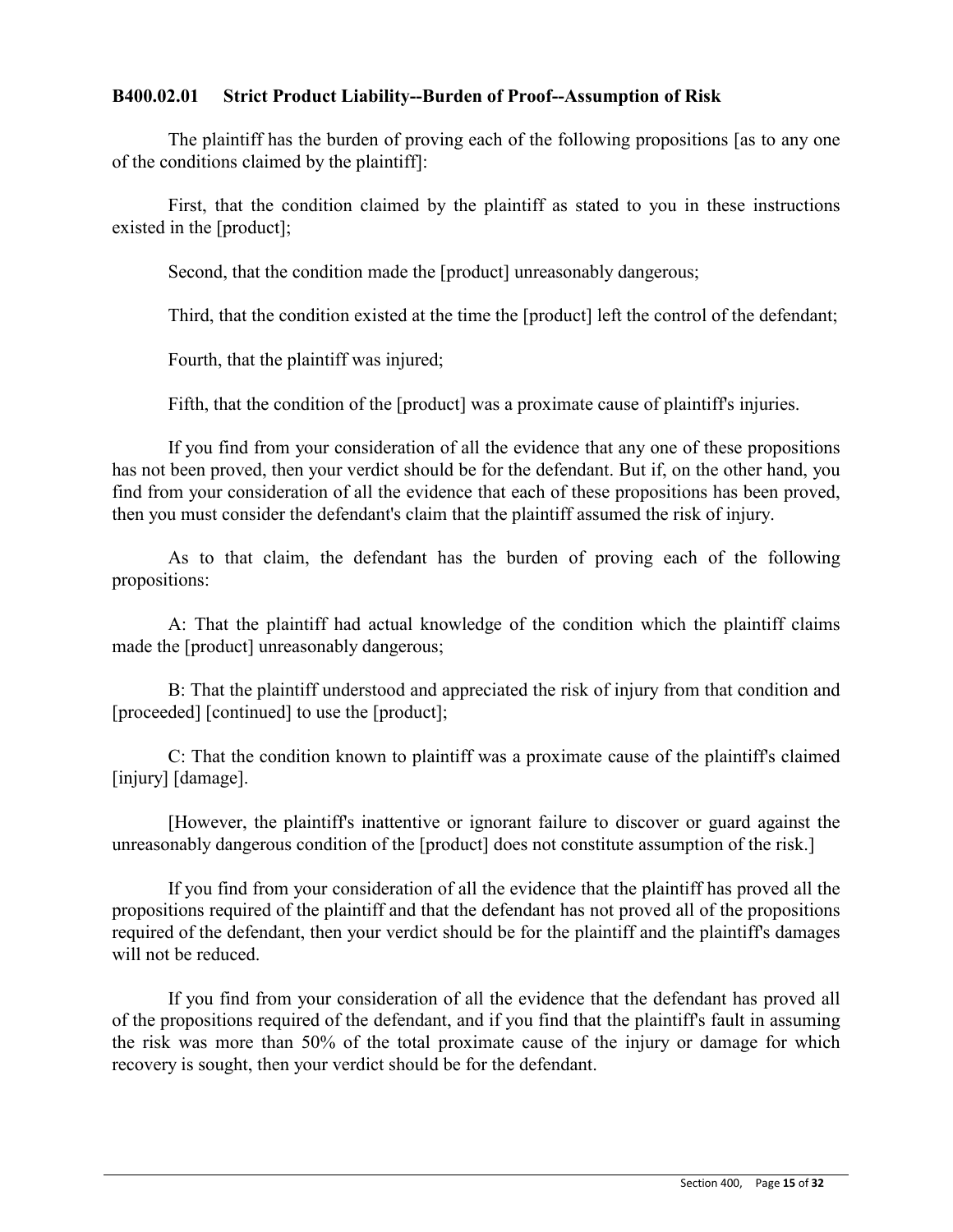If you find from your consideration of all the evidence that the plaintiff has proved all the propositions required of the plaintiff and that the defendant has proved all of the propositions required of the defendant, and if you find that the plaintiff's fault in assuming the risk was 50% or less of the total proximate cause of the [injury] [damage] for which recovery is sought, then your verdict should be for the plaintiff and the plaintiff's damages will be reduced by the percentage of the plaintiff's fault in assuming the risk.

If you find that the plaintiff's [injury] [damage] was proximately caused by an unreasonably dangerous condition of the product and if you also find that the plaintiff assumed the risk of his injury, you will determine the plaintiff's proportion or percentage of the total fault by comparing the extent to which the plaintiff's assumption of the risk and the conduct of [other tortfeasors on the verdict form] and the unreasonably dangerous condition of the [product] each proximately contributed to the plaintiff's [injury] [damage]. If you determine the plaintiff's percentage of the total fault was 50% or less, you will write that percentage on the appropriate line on your verdict form.

*Instruction, Notes and Comment revised December 2007.* 

### **Notes on Use**

This should be used with IPI 400.01 and IPI 21.01.

If there is no issue of assumption of risk, IPI 400.02 should be used instead of this instruction.

If the case involves an affirmative defense (other than assumption of risk), this instruction (as well as IPI 400.01) should be modified as appropriate to include that defense.

In a wrongful death or survival action, substitute "decedent" or decedent's name in place of "plaintiff" whenever appropriate.

The bracketed portion of the last paragraph should be used if there is evidence of other tortious conduct which contributed to the plaintiff's injury that would be relevant to findings pursuant to 735 ILCS 5/2-1117.

The bracketed paragraph following paragraph C should be used when there is evidence of the plaintiff's negligent failure to discover the defect and the court determines that the paragraph will assist the jury in its determination of this issue.

### **Comment**

In *Gratzle v. Sears, Roebuck & Co.*, 245 Ill.App.3d 292, 613 N.E.2d 802, 184 Ill.Dec. 485 (2d Dist. 1993), the court held that  $\S2-1116$  of the Code of Civil Procedure (735 ILCS  $5/2-1116$ ) is applicable to assumption of the risk in a case based on strict product liability, and therefore the jury must be instructed in accordance with §2-1107.1 (735 ILCS 5/2-1107.1) that the defendant shall be found not liable if the plaintiff's contributory fault (which includes assumption of the risk) exceeds 50% of the total fault proximately causing plaintiff's injury.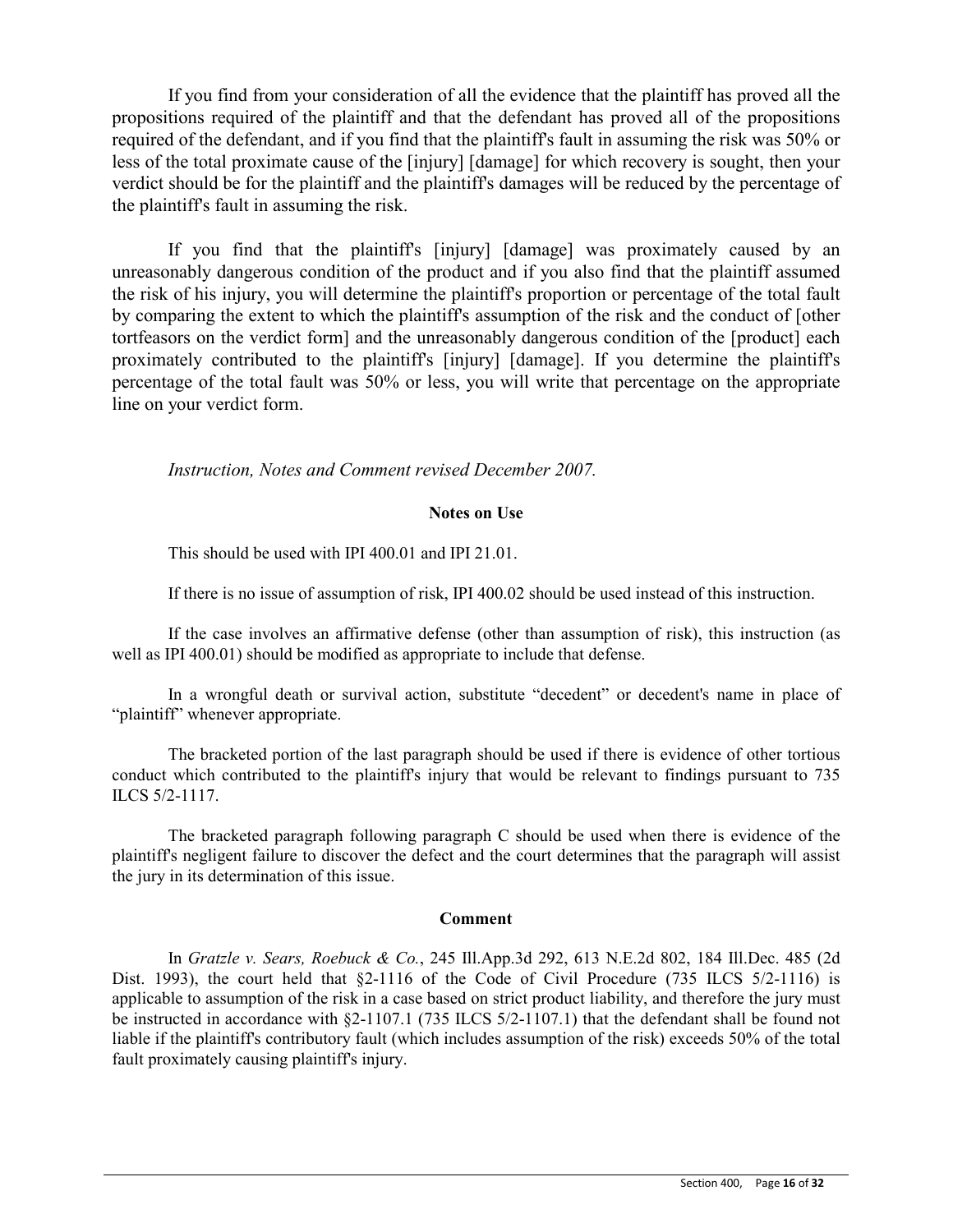### **B400.03. Strict Product Liability--Assumption of Risk--Damage Reduction**

If you find that the plaintiff's injury was proximately caused by an unreasonably dangerous condition of the [product], and if you also find that the plaintiff assumed the risk of his injury, and if you further find that the plaintiff's fault in assuming the risk was 50% or less of the total proximate cause of the injury or damage for which recovery is sought, you must then determine the amount of damages to be awarded by you [under Count ] as follows:

First, determine the total amount of damages to which the plaintiff would be entitled under the court's instructions if the plaintiff had not assumed the risk;

Second, determine what portion or percentage is attributable solely to the plaintiff's fault in assuming the risk, considering the extent to which the plaintiff's assumption of risk, [the conduct of other tortfeasors on the verdict form] and the unreasonably dangerous condition of the [product] each proximately contributed to the plaintiff's [injury] [damage];

Third, reduce the total amount of the plaintiff's damages by the proportion or percentage of plaintiff's assumption of the risk.

The resulting amount, after making such reduction, will be the amount of your verdict [under Count ].

*Instruction, Notes and Comment revised December 2007.* 

### **Notes on Use**

This instruction together with IPI B400.02.01 should be given in all cases where assumption of the risk of the plaintiff is an issue.

 The bracketed portion of paragraph "Second" should be used if there is evidence of other tortious conduct which contributed to the plaintiff's injury that would be relevant to findings pursuant to 735 ILCS 5/2-1117.

In a wrongful death or survival action, substitute "decedent" (or "decedent's") or decedent's name in place of "plaintiff" (or "plaintiff's"), "his," "her," or "its" whenever appropriate.

### **Comment**

In *Gratzle v. Sears, Roebuck & Co.*, 245 Ill.App.3d 292, 613 N.E.2d 802, 184 Ill.Dec. 485 (2d Dist. 1993), the court held that  $\S2-1116$  of the Code of Civil Procedure (735 ILCS  $5/2-1116$ ) is applicable to assumption of the risk in a case based on strict product liability.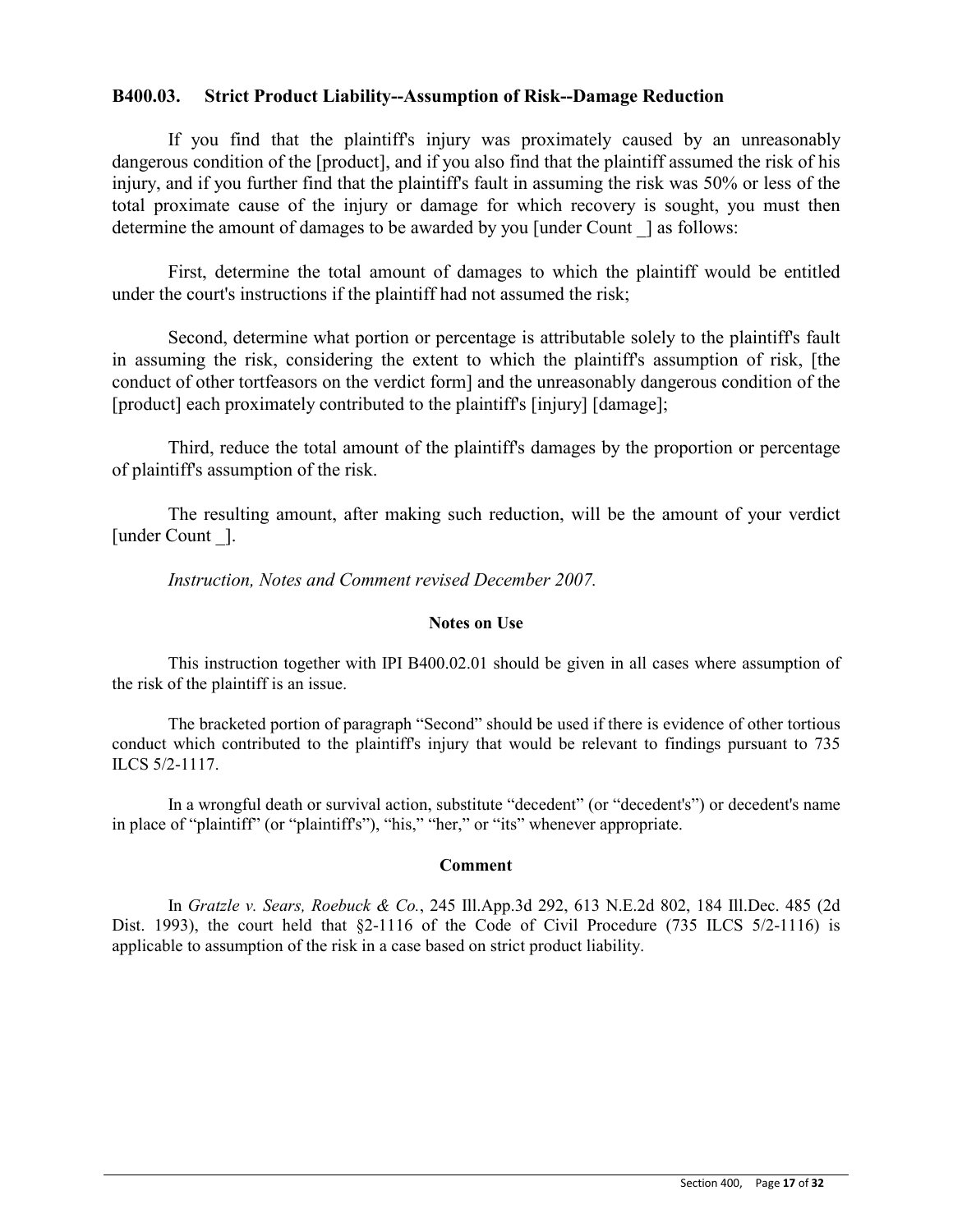### **400.04 Strict Product Liability**–**Proximate Cause**–**Definition**

When I use the expression "proximate cause," I mean a cause that, in the natural or ordinary course of events, produced the plaintiff's injury. [It need not be the only cause, nor the last or nearest cause. It is sufficient if it combines with another cause resulting in the injury.

*Instruction and Notes on Use revised September 2015.* 

### **Notes on Use**

This instruction in its entirety should be used when there is evidence of a concurring or contributing cause to the injury or death. In cases where there is no evidence that the conduct of any person other than a single defendant was a concurring or contributing cause, the short version without the bracketed material may be used.

#### **Comment**

The unreasonably dangerous condition must be a proximate cause of the plaintiff's injury or damage. *Suvada v. White Motor Co.*, 32 Ill.2d 612, 210 N.E.2d 182 (1965); Restatement (Second) of Torts §402A (1965). On proximate cause, *see* Comment to IPI 15.01.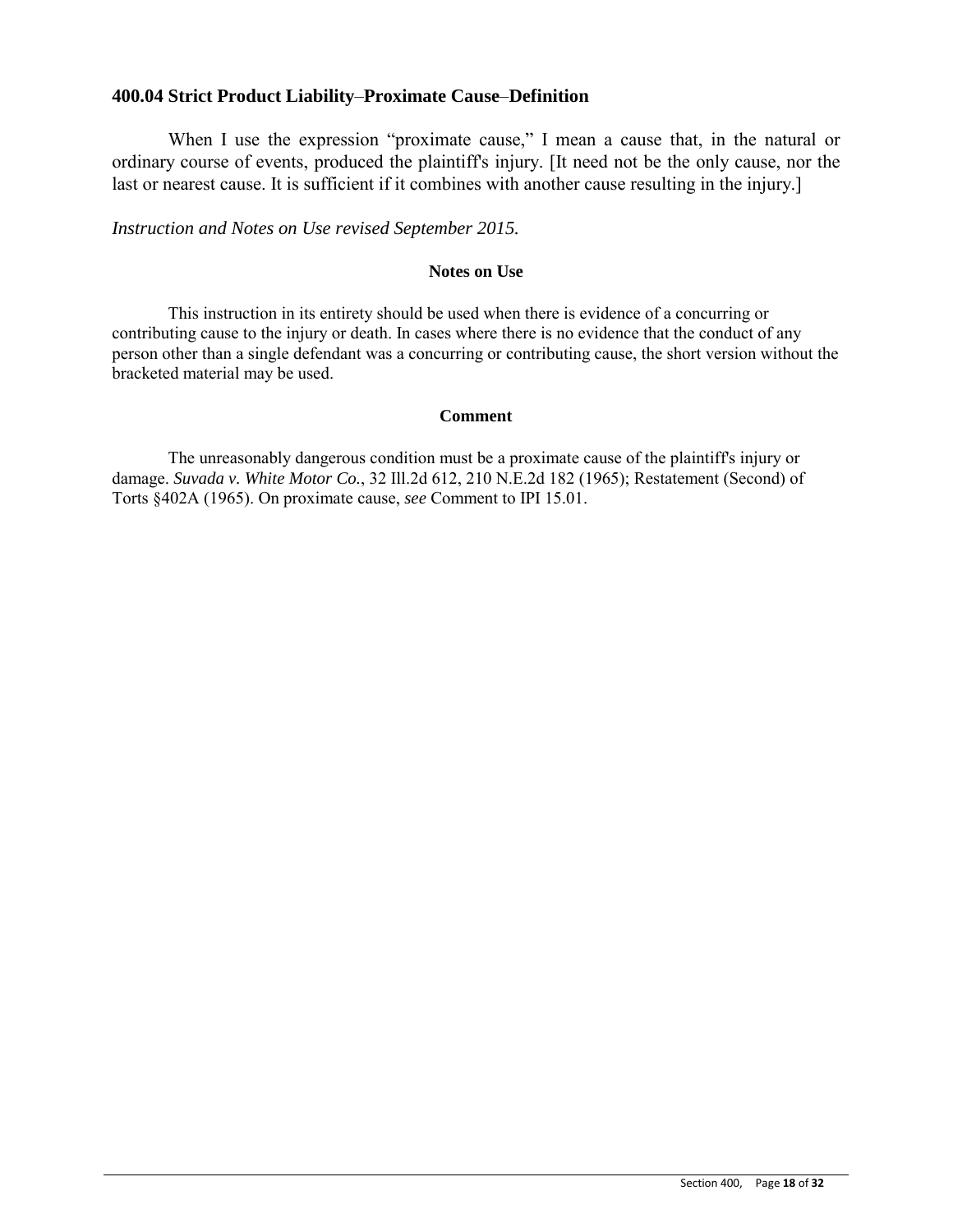### **400.05 Strict Product Liability--Assumption of Risk--Factors To Be Considered**

The committee recommends that no instruction be given on the evidentiary factors to be considered in determining whether the plaintiff has assumed the risk.

*Instruction and Comment revised December 2007.*

### **Comment**

The test to be applied in determining the question of whether a plaintiff had the requisite knowledge of the danger is fundamentally a subjective test. It is the knowledge, understanding and appreciation of the particular plaintiff which is in issue and not that of the "reasonable man."

In considering the propositions of whether the particular plaintiff knew of the condition, understood and appreciated the risk of injury, and proceeded to encounter the danger, the jury may consider evidence in addition to the plaintiff's own testimony as to his state of mind. The fact finder is not compelled to accept as true the statements of the plaintiff regarding his state of mind, but may consider all of the facts established by the evidence, including "the factors of the [plaintiff's] age, experience, knowledge and understanding, as well as the obviousness of the defect and the danger it poses." *Sweeney v. Max A.R. Matthews & Co.*, 46 Ill.2d 64, 264 N.E.2d 170 (1970); *Williams v. Brown Mfg. Co.*, 45 Ill.2d 418, 431, 261 N.E.2d 305, 312 (1970).

However, an instruction which states that the law does not require the jury to rely upon the plaintiff's statements but may consider other factors should not be given because it unduly emphasizes certain evidence and is argumentative. Such an instruction would unnecessarily emphasize evidence relating to the user's age, experience, knowledge and understanding, as opposed to the plaintiff's testimony concerning his subjective state of mind.

While the user's age, experience, knowledge and understanding are relevant facts for the jury to consider, the subject is properly left to argument and to other instructions: IPI 3.04 (former IPI 1.04) instructs the jury as to the effect of circumstantial evidence; IPI 1.01 (former IPI 2.01) instructs the jury on the standards to be used in assessing credibility, advises the jurors that they are the triers of the facts, and advises them that they are to use common sense in evaluating what they see and hear during trial.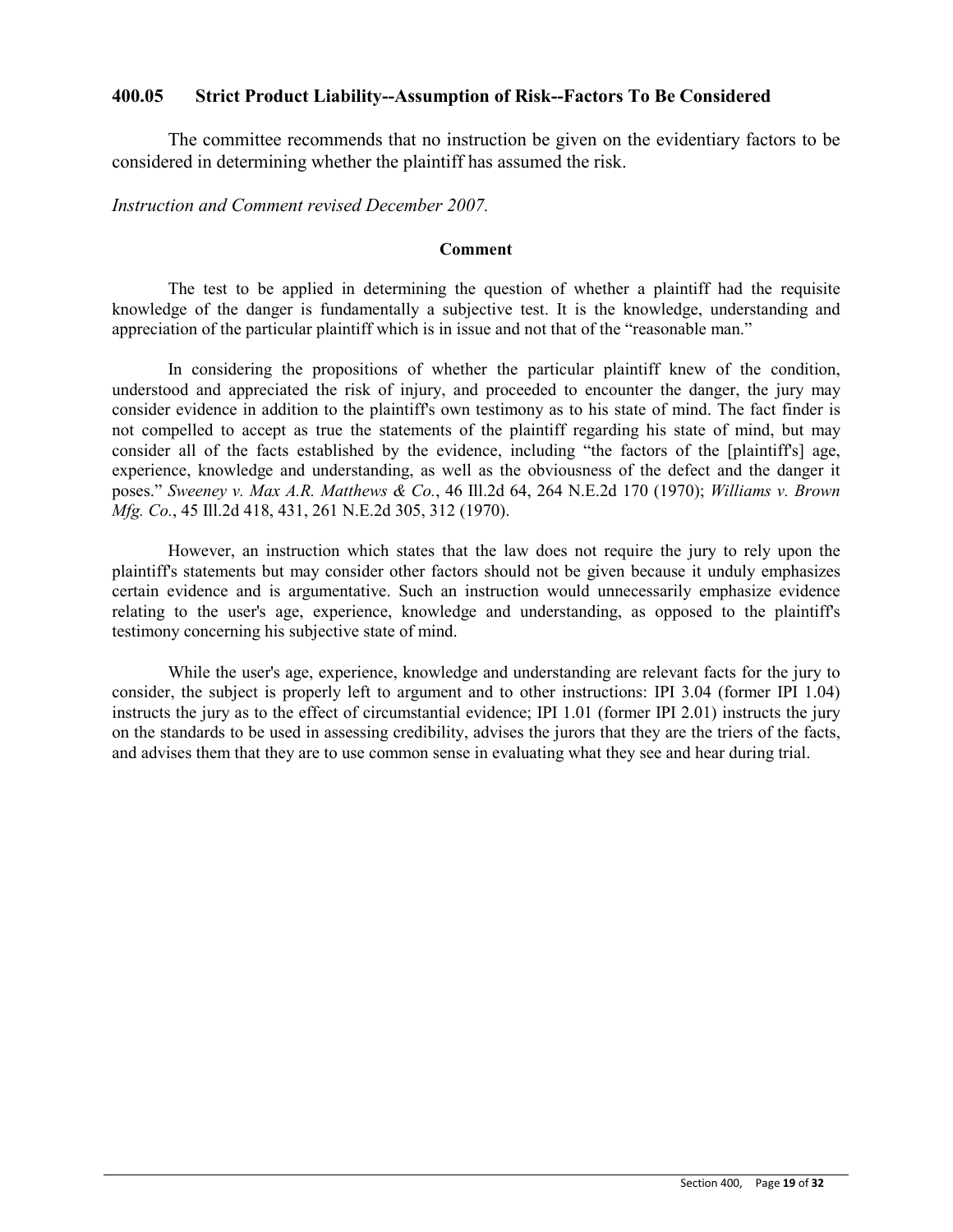### **400.06 Strict Product Liability—Definition Of "Unreasonably Dangerous"**

When I use the expression "unreasonably dangerous" in these instructions, I mean unsafe when put to a use that is reasonably foreseeable considering the nature and function of the [product].

### *Instruction, Notes and Comment revised December 2007.*

#### **Notes on Use**

In *Lamkin v. Towner*, 138 Ill.2d 510 (1990), the Supreme Court recognized an alternative test for plaintiff to prove a strict product liability test: the "risk-utility" test. The plaintiff has the option to prove the case under either the "consumer expectation" or the "risk-utility" test. *Lamkin v. Towner*, *supra* at 529; *Hansen v. Baxter Healthcare Corp.*, 309 Ill.App.3d 869, 885, *aff'd* 198 Ill.2d 420 (2002); *Calles v. Scripto-Tokai* Corp., 224 Ill.2d 247 (2007); *Mikolajczyk v. Ford Motor Co.*, 374 Ill.App.3d 646 (1st Dist. 2007), *rev'd & remanded*, 231 Ill.2d. 516, 327 Ill. Dec. 1, 901 N.E.2d 329, 2008 Ill. LEXIS 1424 (2008). In *Hansen*, *Mikolajczyk*, *and Carrillo v. Ford Motor Co.*, 325 Ill.App.3d 955 (1st Dist. 2001), the plaintiff opted to have the jury instructed using this instruction, what is commonly labeled the "consumer expectation" test. The instructions were approved in *Hansen*, *Mikolajczyk*, and *Carrillo*. An issue before the Supreme Court in *Mikolajczyk* was whether this instruction should be used in a strict liability design defect case.

#### **Comment**

The expression "unreasonably dangerous" first found acceptance in Illinois in *Suvada v. White Motor Co.*, 32 Ill.2d 612, 210 N.E.2d 182 (1965). The Court noted that its decision coincided with the views expressed in *Restatement (Second) of Torts* §402A. The phrase "unreasonably dangerous" has found common, though not universal, acceptance in subsequent decisions. *Winnett v. Winnett*, 57 Ill.2d 7, 310 N.E.2d 1 (1974); *Williams v. Brown Mfg. Co.*, 45 Ill.2d 418, 261 N.E.2d 305 (1970); *Dunham v. Vaughan & Bushnell Mfg. Co.*, 42 Ill.2d 339, 247 N.E.2d 401 (1969); *Fanning v. LeMay*, 38 Ill.2d 209, 230 N.E.2d 182 (1967). Although arguments have been advanced that the phrase "not reasonably safe" is preferable to the term "unreasonably dangerous," the latter term has been employed in these instructions for the reasons discussed in the Comment to IPI 400.01.

The phrase "unreasonably dangerous condition" is used in these instructions instead of the words "defect" or "defective condition" because the phrase is more conversational and is less likely to suggest traditional concepts of fault to the jurors.

The clearest expression of the concepts involved in these terms appears in *Dunham v. Vaughan & Bushnell Mfg. Co.*, 42 Ill.2d 339, 342, 247 N.E.2d 401, 403 (1969):

Although the definitions of the term 'defect' in the context of products liability law use varying language, all of them rest upon the common premise that those products are defective which are dangerous because they fail to perform in the manner reasonably to be expected in light of their nature and intended function.

*See also Hepler v. Ford Motor Co.*, 27 Ill.App.3d 508, 517, 327 N.E.2d 101, 108 (5th Dist. 1975).

The correlation between "unreasonably dangerous" and "unsafe" was recognized in *Dunham v.*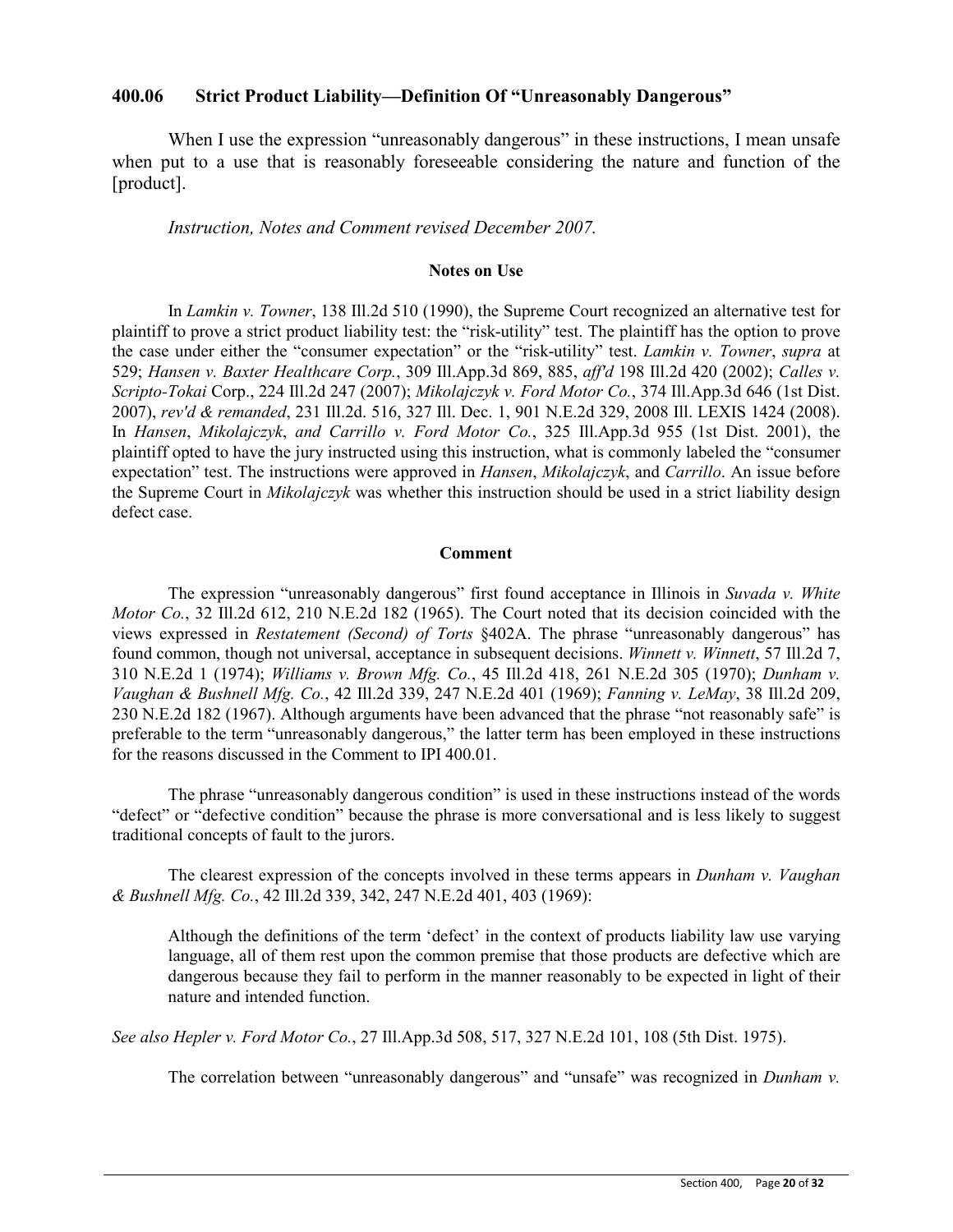*Vaughan & Bushnell Mfg. Co.*, 42 Ill.2d 339, 247 N.E.2d 401 (1969) when the Court approved Dean Prosser's statement that a product is defective "if it is not safe for such a use that can be expected to be made of it." *Id.* at 343, 247 N.E.2d at 403. "Unsafe" has been used in this instruction to express the concepts of "dangerous" and "defective" used in the *Dunham* definition.

This instruction omits the word "intended" from the *Dunham* definition as a modifier of the product's function. It is clear that the test of the product's function is objective in nature and is not controlled by, or limited to, uses which the manufacturer intended. To use the word "intended" would invite the jury to apply a subjective standard. *See Winnett v. Winnett*, 57 Ill.2d 7, 11, 310 N.E.2d 1, 4 (1974).

Under this instruction a product can be "unreasonably dangerous" only when put to a use that is reasonably foreseeable. *Winnett v. Winnett*, *supra* at 11, 310 N.E.2d at 4. This instruction would bar recovery where the injury was proximately caused by the plaintiff's unforeseeable misuse of the product. "Misuse" is a use which is neither intended nor reasonably foreseeable. *Williams*, *supra* at 425, 261 N.E.2d at 309. *See* Comment, IPI 400.08.

An instruction defining "unreasonably dangerous" is needed because the concept is not generally understood by, nor within the common experience of, jurors. The term is comparable in complexity to "proximate cause" (IPI 15.01); "willful and wanton conduct" (IPI 14.01); "assumption of risk" (IPI 13.01, 13.02); "negligence" (IPI 10.01); and "ordinary care" (IPI 10.02). *Becker v. Aquaslide 'N Dive Corp.*, 35 Ill.App.3d 479, 490, 341 N.E.2d 369, 377 (4th Dist. 1975). *But see Pyatt v. Engel Equip., Inc.*, 17 Ill.App.3d 1070, 1074, 309 N.E.2d 225, 229 (3d Dist. 1974).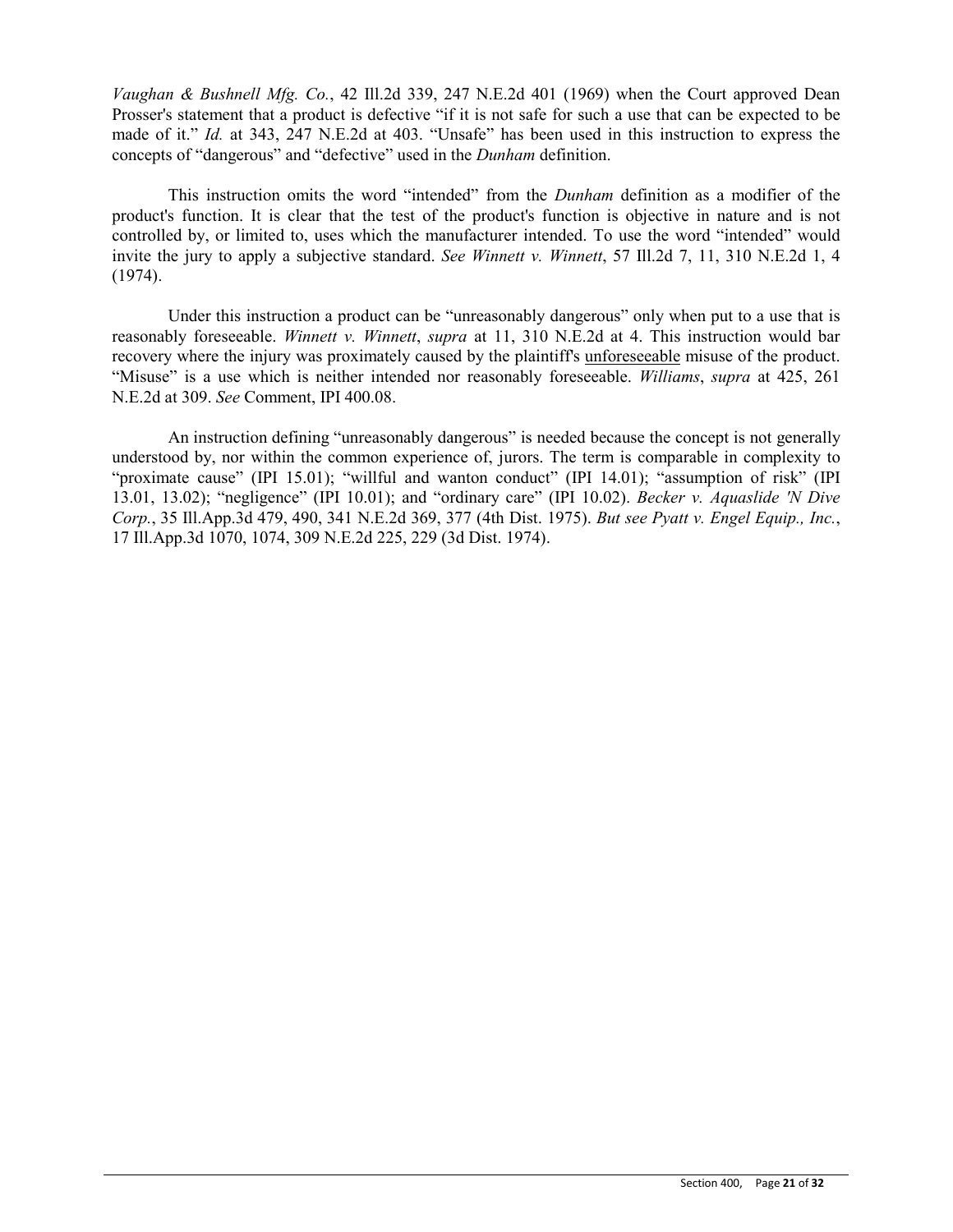# **400.06A Strict Product Liability--Definition of "Unreasonably Dangerous"--Risk-Utility Test--Design Defects**

When I use the expression "unreasonably dangerous," I mean that the risk of danger inherent in the design outweighs the benefits of the design when the product is put to a use that is reasonably foreseeable considering the nature and function of the product.

*Instruction, Notes on Use and Comment created May 2009.* 

### **Notes on Use**

This instruction is an alternative to IPI 400.06 for use in strict product liability trials. This instruction is new, and states the risk-utility test for proving a strict product liability design defect case.

The need for this instruction was required by the Supreme Court in *Mikolajczyk v. Ford Motor Co.*, 231 Ill.2d 516 (2008). The court held that if there is risk-utility evidence admitted in a design defect case, even if a party presents evidence to support the consumer expectation test, a risk-utility instruction should be given instead of IPI 400.06.

#### **Comment**

Since *Mikolajczyk* did not expressly overrule any prior decisions, the Committee has attempted to synthesize the opinion in *Mikolajczyk* with *Lamkin v. Towner*, 138 Ill.2d 510 (1990), *Hansen v. Baxter Healthcare Corporation*, 198 Ill.2d 420 (2002), and *Calles v. Scripto-Tokai* Corp., 224 Ill.2d 247 (2007). In the latter three cases, the Supreme Court recognized that the "risk-utility" test was an alternative to the "consumer expectation" test set forth in IPI 400.06.

*Lamkin*, *supra* at 529, Hansen, *supra* at 433, and *Calles*, *supra* at 255-256, specifically held:

A plaintiff may demonstrate that a product is defective in design, so as to subject a retailer and a manufacturer to strict liability for resulting injuries, in one of two ways: (1) by introducing evidence that the product failed to perform as safely as an ordinary consumer would expect when used in an intended or reasonably foreseeable manner or (2) by introducing evidence that the product's design proximately caused his injury and the defendant fails to prove that on balance the benefits of the challenged design outweigh the risk of danger inherent in such designs.

The Committee considered whether to list a number of factors for the jury to use in determining whether a product is unreasonably dangerous under the risk-utility test. The Committee declined to do so for a number of reasons. Most of the risk-utility factors discussed in various decisions have their genesis in law review articles authored by Professor John Wade. See *Calles v. Scripto-Tokai*, 224 Ill.2d 247, 264-265 (2007). Professor Wade addressed whether those factors should be listed in a jury instruction in *On the Nature of Strict Tort Liability for Products*, 44 Miss. L.J. 825, 840 (1973) and said they should not, reasoning as follows:

Should the jury be told about the list of seven factors which were set forth above? The answer should normally be no. The problem here is similar to that in negligence. The Restatement of Torts has analyzed negligence, described it as a balancing of the magnitude of the risk against the utility of the risk, and listed the factors which go into determining the weight of both of these elements. [citation omitted]. This analysis is most helpful and can be used with profit by trial and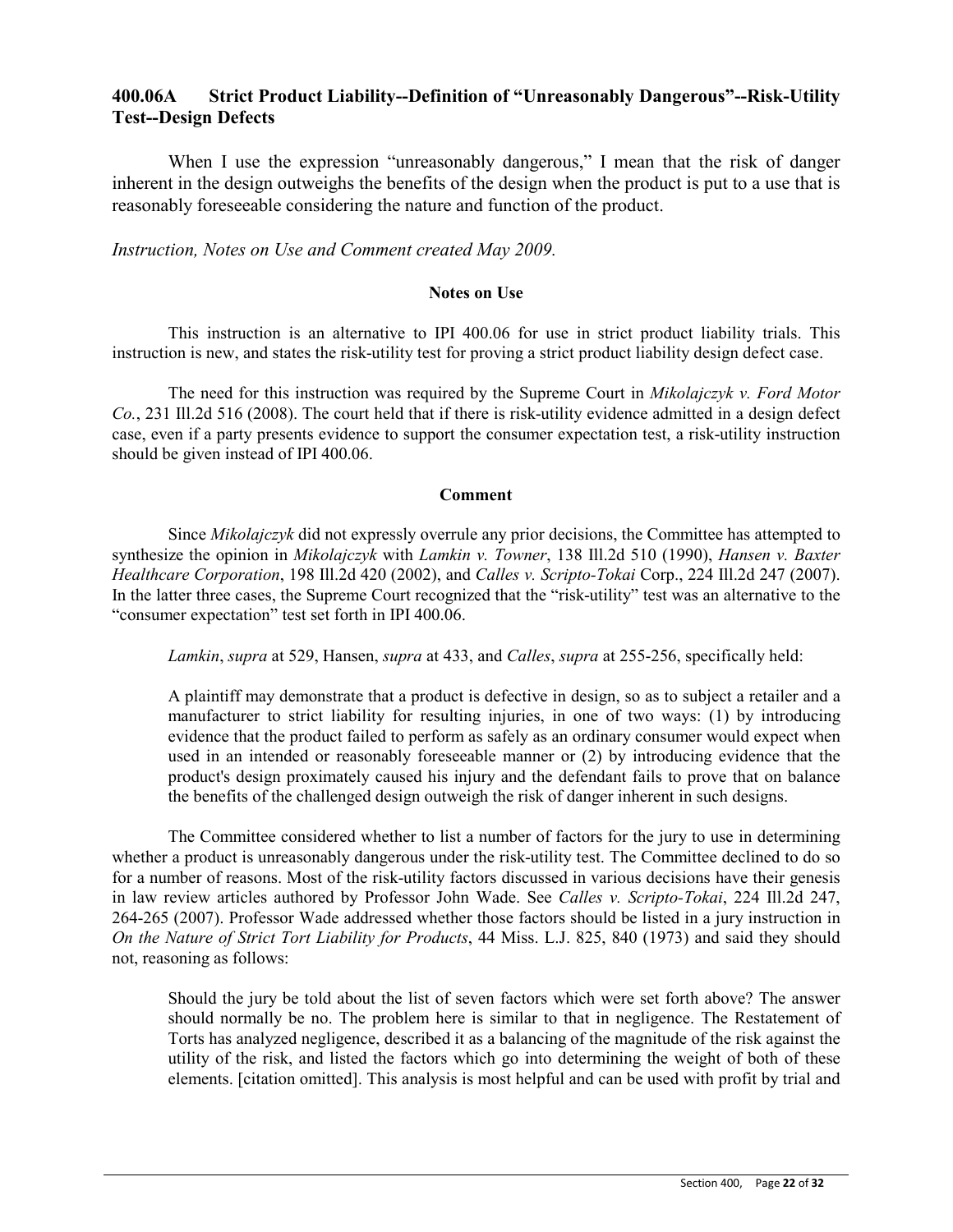appellate judges, and by students and commentators. But it is not ordinarily given to the jury. Instead they are told that negligence depends upon what a reasonable prudent man would do under the same or similar circumstances.

*See also* Wade, *On Product Design Defects and their Actionability*, 33 Vand.L.Rev. 551, 573 (1980), "[t]he precise wording of the instruction is important and any list of abstract factors of different types is likely to confuse a jury."

Our decision not to list factors for the risk-utility test is also supported by the Oregon Supreme Court, *Phillips v. Kimwood Machine Co.*, 525 P.2d 1033, 1040 n.15 (1974); the Arizona Civil Jury Instructions Committee of the State Bar of Arizona, *RAJI (Civil) PLI 3 Use Note*; the Colorado Supreme Court Committee on Civil Jury Instructions, *Jury Instr. Civil 14:3 (4th ed.)*; *Turner v. General Motors*, 584 S.W.2d 844, 849-850 (Tex. 1979) and Florida, *JI-CIV-FL-CLE PL 5 (October 2004)*.

When it comes to determining liability issues in tort cases, it has long been the Committee's practice not to include a list of factors because doing so would unduly highlight certain aspects of the evidence in a case or would appear to argue for one side or the other. *IPI (Civil), Foreword to the 1st Edition, XXII (2006)*. Good examples of the Committee's practice in not listing factors in liability instructions that have been approved by Illinois courts are: 10.01, negligence, *Schultz v. Northeast Illinois Regional Commuter R.R. Corp.*, 201 Ill.2d 260, 285 (2002); 11.01, contributory negligence, *Blacconeri v. Aguayo*, 132 Ill.App.3d 984, 990-991 (1st Dist. 1985); 14.01, willful and wanton conduct, *Murray v. Chicago Youth Center*, 224 Ill.2d 213, 241 (2007); 180.16, having "charge of" the work under the Structural Work Act, *Larson v. Commonwealth Edison*, 33 Ill.2d 316, 321, 323 (1965) and *Thompson v. MCA Distributing Music Corp. of America*, 257 Ill.App.3d 988, 990 (5th Dist. 1994); 100.01, highest duty of care of common carrier, *Manus v. Trans States Airlines, Inc.*, 359 Ill.App.3d 665, 667 (5th Dist. 2005); 120.01, trespasser definition, *Eshoo v. Chicago Transit Authority*, 309 Ill.App.3d 831, 837 (1st Dist. 1999); and 150.15, intoxication, *Navarro v. Lerman*, 48 Ill.App.2d 27, 36 (1st Dist. 1964).

Evidence will determine what the risks and benefits of a design are. Counsel can argue all of the admissible risks and benefits to the jury and a list of factors would not be a helpful addition to the instruction. A list could also mislead or confuse a jury since the presence of one factor favoring one party can outweigh multiple factors that favor the other party. *Calles*, *supra* at 266-267. As the Court also noted, the lists of factors which courts may consider when assessing risk-utility are not exclusive. *Calles*, *supra* at 266.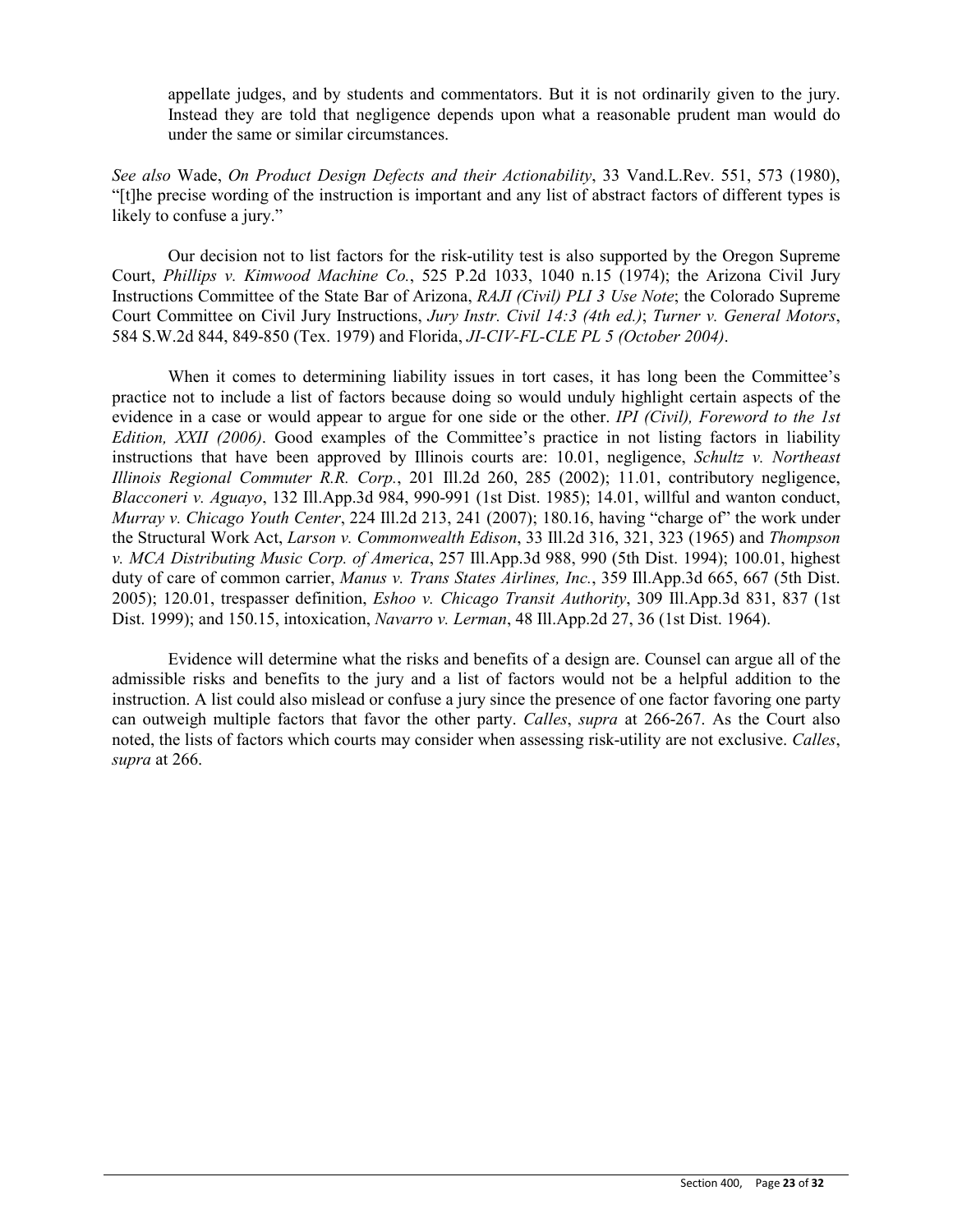### **400.07A Strict Product Liability--Duty**

The Committee recommends that no instruction concerning the duty of strict product liability of defendants be given, except in cases where IPI 400.07B, 400.07C, or 400.07D are applicable.

*Instruction and Comment revised December 2007.* 

#### **Comment**

In strict product liability cases, the focus of the liability question is the *condition of the product*, not the conduct of the defendant. *Cf.* IPI 400.01, 400.02. Instructing a jury on a defendant's duty in this context would distract the jury from its true role: to determine whether or not the condition of the product was unreasonably dangerous. "It is preferable to avoid reference to 'duty' and maintain the focus on the defective character of the product . . . ." *Lundy v. Whiting Corp.*, 93 Ill.App.3d 244, 252, 48 Ill.Dec. 752, 417 N.E.2d 154 (1st Dist. 1981); *accord Wilson v. Norfolk & W. Ry. Co.*, 109 Ill.App.3d 79, 97, 64 Ill.Dec. 686, 440 N.E.2d 238 (5th Dist. 1982); *Carillo v. Ford Motor Co*, 325 Ill.App.3d 955, 259 Ill.Dec. 619, 759 N.E.2d 99 (1st Dist. 2001).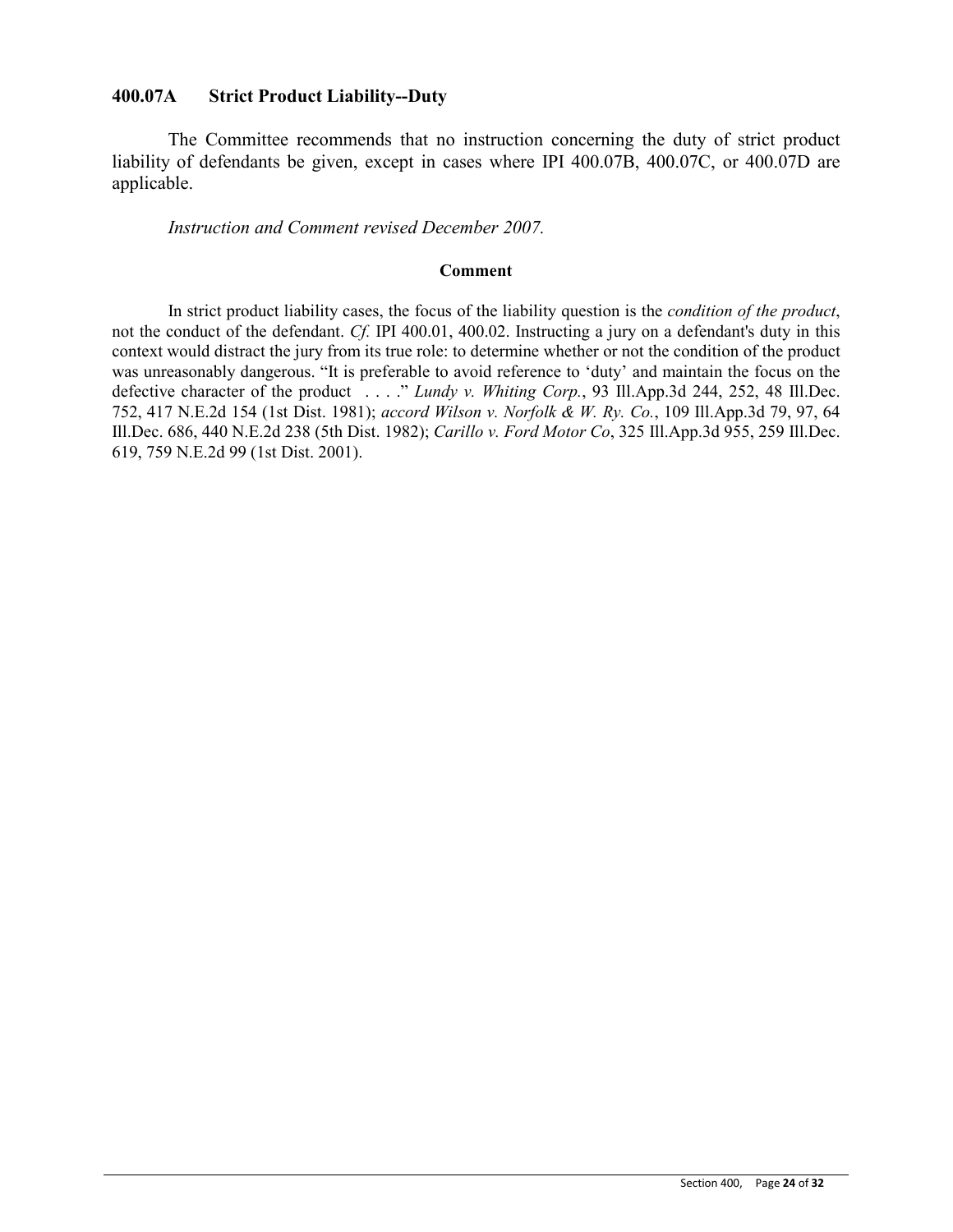### **400.07B Strict Product Liability--Duty To Warn--Learned Intermediary Doctrine**

The [type of product, e.g. drug] involved in this case can only be obtained with a prescription from a physician. For this reason, the [type of defendant, e.g. manufacturer] has a duty to adequately warn only [the learned intermediary involved] of the [dangers][potential adverse reactions] of which it knew, or in the exercise of ordinary care should have known, at the time the [product] left the [defendant's] control. The [defendant] has no duty to warn the [consumer][user] directly.

*Instruction, Notes and Comment revised December 2007.* 

#### **Notes on Use**

This instruction should be given only in cases involving prescription pharmaceuticals and other products to which the "learned intermediary" doctrine applies to limit the manufacturer's duty to warn. The manufacturer in such cases has only a duty to warn the "learned intermediary" such as a physician; it has no duty to warn the consumer directly. IPI 10.02, defining "ordinary care," should be given with this instruction.

### **Comment**

The learned intermediary doctrine was applied in *Kirk v. Michael Reese Hosp. & Med. Ctr.*, 117 Ill.2d 507, 523-524, 111 Ill.Dec. 944, 513 N.E.2d 387 (1987) (drugs) and in *Hansen v. Baxter Healthcare Corp.*, 198 Ill.2d 420, 432, 261 Ill.Dec. 744, 764 N.E.2d 35 (2002) (Luer-lock catheter). The learned intermediary doctrine was not applicable in *Friedl v. Airsource, Inc.*, 323 Ill.App.3d 1039, 257 Ill.Dec. 459, 753 N.E.2d 1085 (1st Dist. 2001) (hyperbaric oxygen chamber).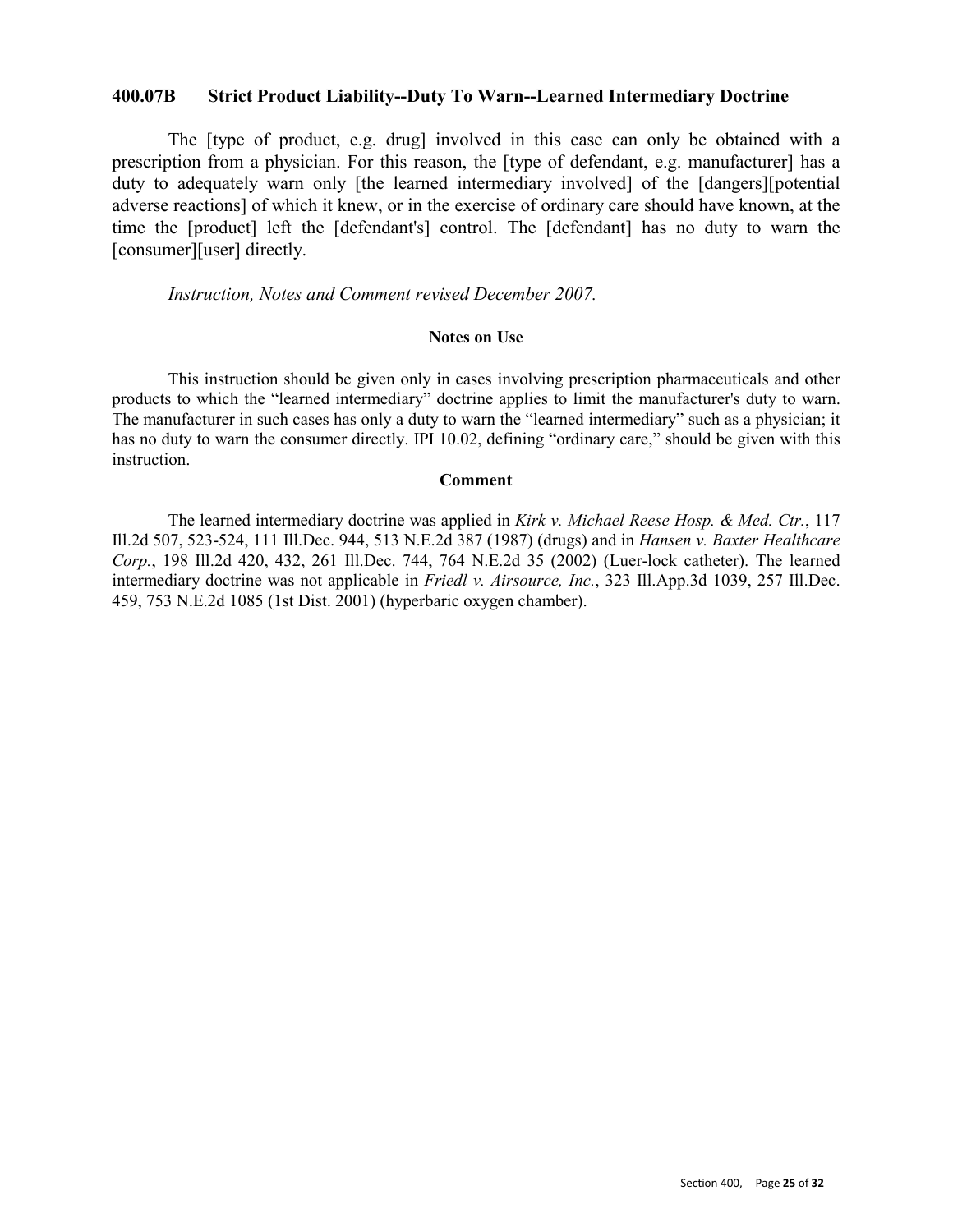### **400.07C Strict Product Liability--Non-Delegable Duty**

Defendant [s] [name [s]] has [have] the duty to manufacture and sell a product that is not in an unreasonably dangerous condition. That duty cannot be delegated to another. It is not a defense for the defendant[s] [name[s]] that another person [,including plaintiff's employer,] failed to make the product free from unreasonably dangerous conditions. When I use the phrase "cannot be delegated," I mean that the duty must be performed by defendant[s] [name[s]] and cannot be left to some other person or entity.

### *Instruction, Notes and Comment revised December 2007*

#### **Notes on Use**

This instruction may be used in cases where the product manufacturer seeks to avoid liability with evidence that the owner of the product, such as a plaintiff's employer, selected features of the product. No court of review has approved the use of this instruction in other contexts.

### **Comment**

This instruction was approved in *Turney v. Ford Motor Co.*, 94 Ill.App.3d 678, 685, 50 Ill.Dec. 85, 418 N.E.2d 1079 (1st Dist. 1981).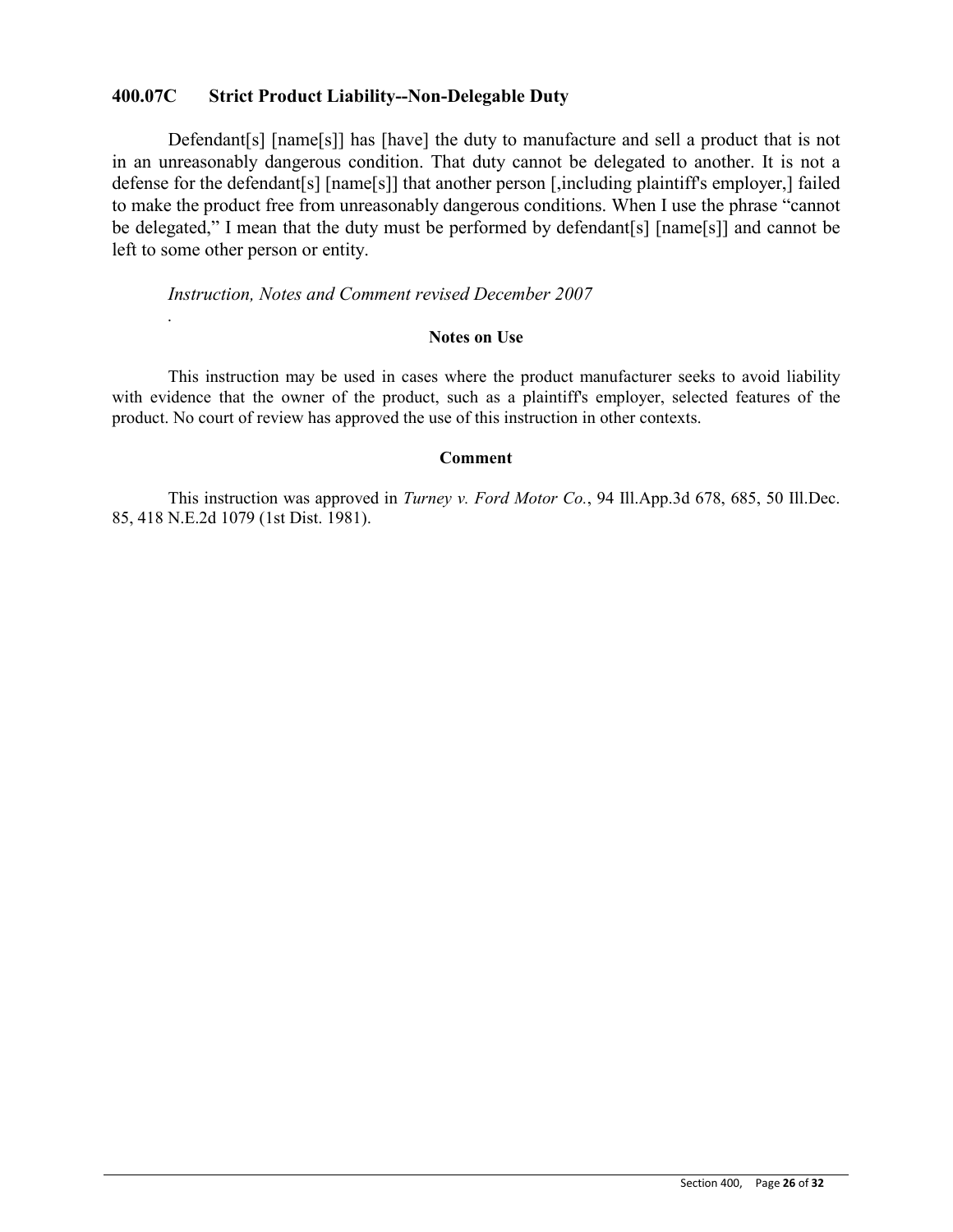### **400.07D Strict Product Liability--Duty To Warn--General**

The [manufacturer] [other] has a duty to adequately warn [and instruct] the [consumer] [user] about the dangers of its product of which it knew, or, in the exercise of ordinary care, should have known, at the time the product left the [manufacturer's] [other's] control.

*Instruction, Notes and Comment revised December 2007.* 

### **Notes on Use**

In cases where this instruction applies, it is intended to be used with IPI 400.01 and 400.02. IPI 10.02, defining "ordinary care," should be given with this instruction.

### **Comment**

This principle of law was established in *Woodill v. Parke Davis & Co.*, 79 Ill.2d 26, 35, 37 Ill.Dec. 304, 402 N.E.2d 194 (1980). The Court has not retreated from its requirements since then.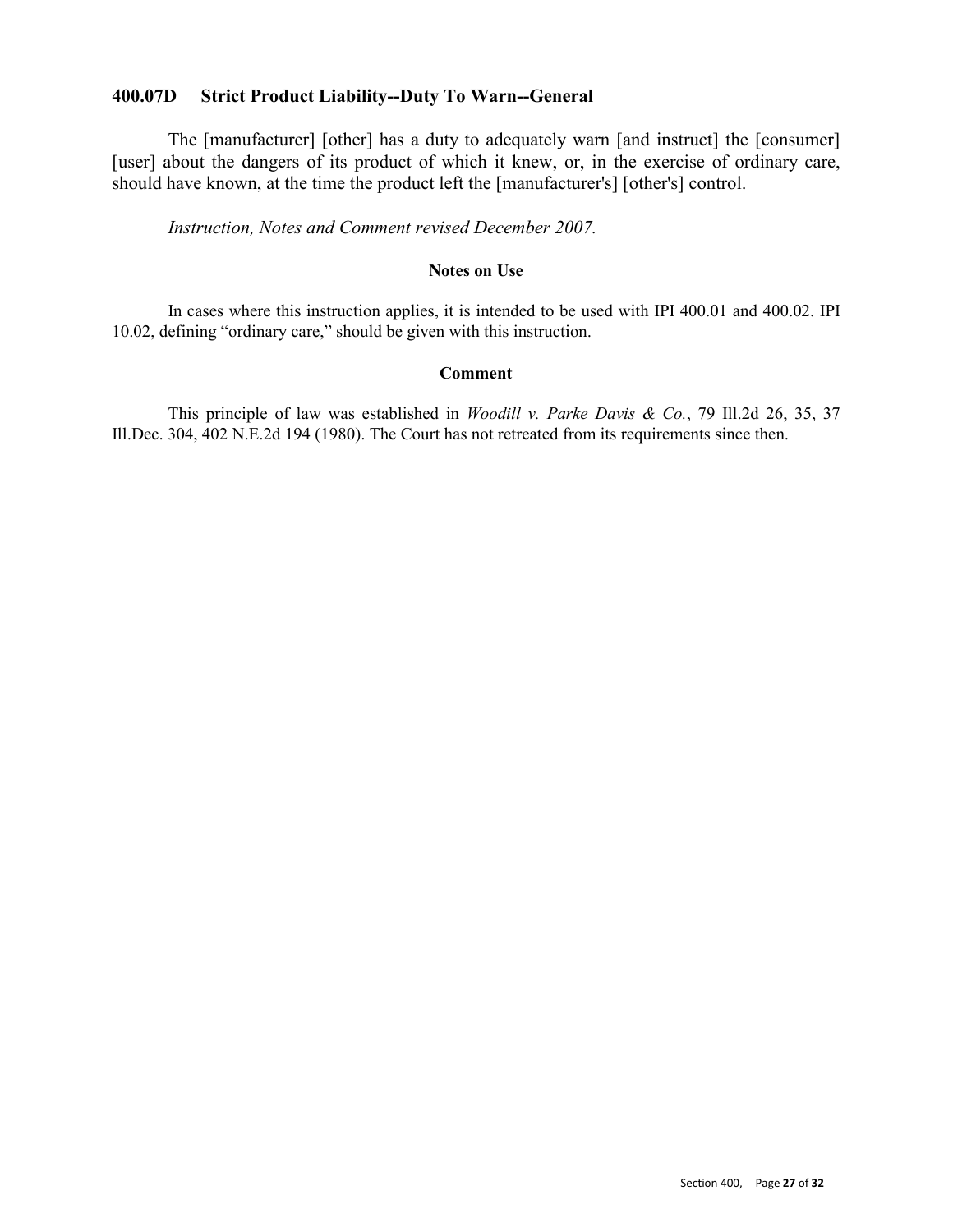# **400.08 Strict Product Liability--Personal Injury--Misuse**

The committee recommends that no instruction on misuse of the product be given.

*Instruction and Comment revised December 2007.* 

### **Comment**

The committee's recommendation that no instruction be given on the question of misuse is predicated upon the committee's assumptions stated in the introduction to this 400 Series of instructions.

If subsequent case decisions prove that these assumptions of the committee are erroneous, then, in that event, instructions to the jury on the issue of misuse may be appropriate.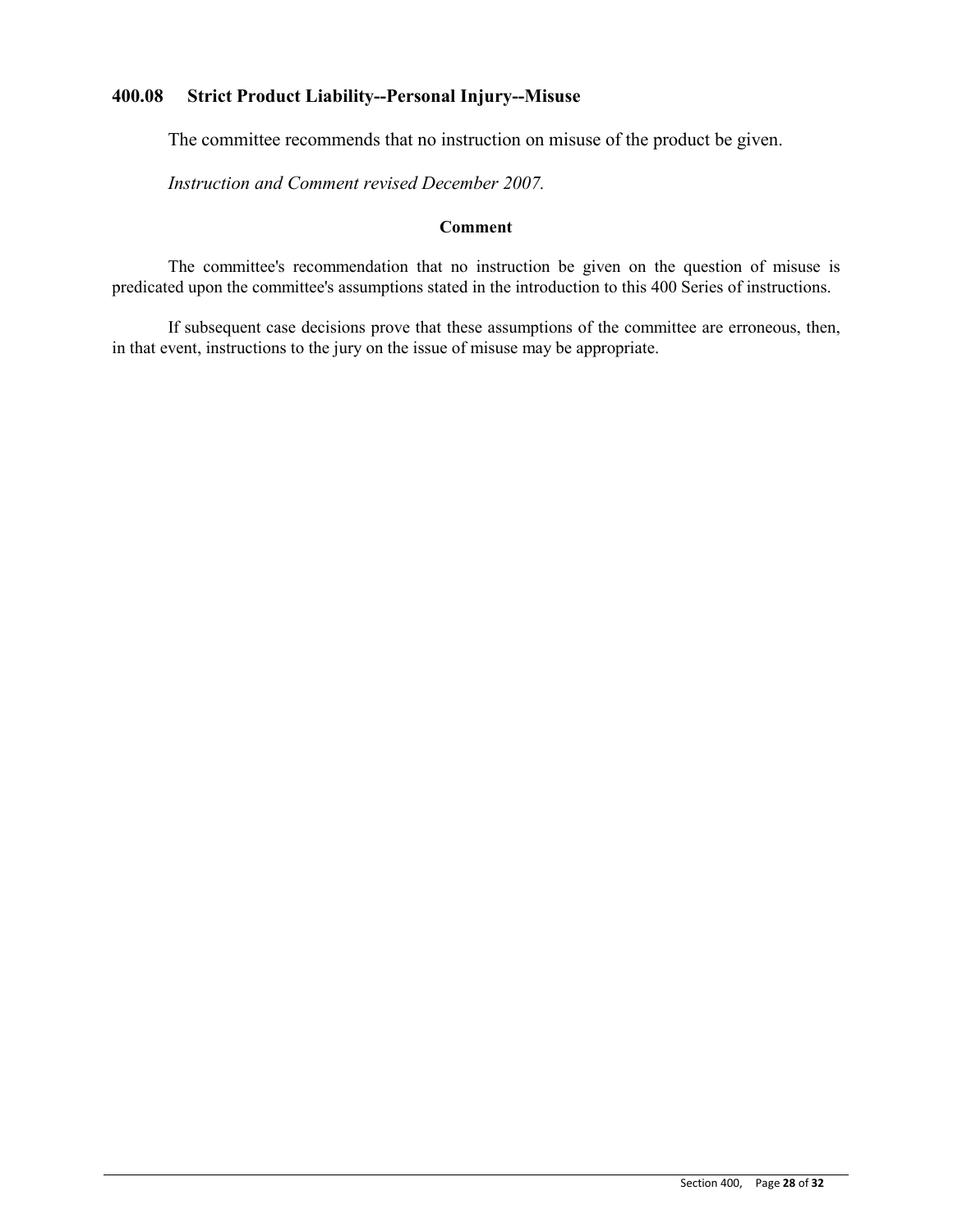### **400.09 Strict Product Liability--Personal Injury--Liability of Non-Manufacturer**

If you decide that the plaintiff has proved all the propositions of his case, then it is not a defense

[1]. [that the defendant, [name of seller, distributor, assembler, etc.], did not create the condition which rendered the [product, e.g. hammer] unreasonably dangerous] [and]

[2]. [that the condition of the [product, e.g. hammer] existed before the [product, e.g. hammer] came under the control of the defendant [name of seller, distributor, bailor, etc.].

*Instruction, Notes and Comment revised December 2007.*

### **Notes on Use**

Use this instruction only in a case where a non-manufacturer, such as a retailer, distributor, assembler or other party intermediary between the creator of the condition and the plaintiff, is a defendant. Select the appropriate bracketed material. For example, use of the first bracketed paragraph is indicated when an assembler or a distributor of an unpackaged product is a defendant.

### **Comment**

*Sweeney v. Matthews*, 94 Ill.App.2d 6, 236 N.E.2d 439 (1st Dist. 1968), *aff'd*, 46 Ill.2d 64, 264 N.E.2d 170 (1970), rejects the proposition that a retailer is not subject to the same liability as a manufacturer and embraces the rationale set forth in *Vandermark v. Ford Motor Co.*, 61 Cal.2d 256, 262, 391 P.2d 168, 171, 37 Cal.Rptr. 896, 899 (1964):

Retailers like manufacturers are engaged in the business of distributing goods to the public. They are an integral part of the overall producing and marketing enterprise that should bear the cost of injuries resulting from defective products. [Citations omitted]. In some cases the retailer may be the only member of that enterprise reasonably available to the injured plaintiff . . . .

*But see* Introduction concerning statutory limitations on a retailer's liability, 735 ILCS 5/2-621.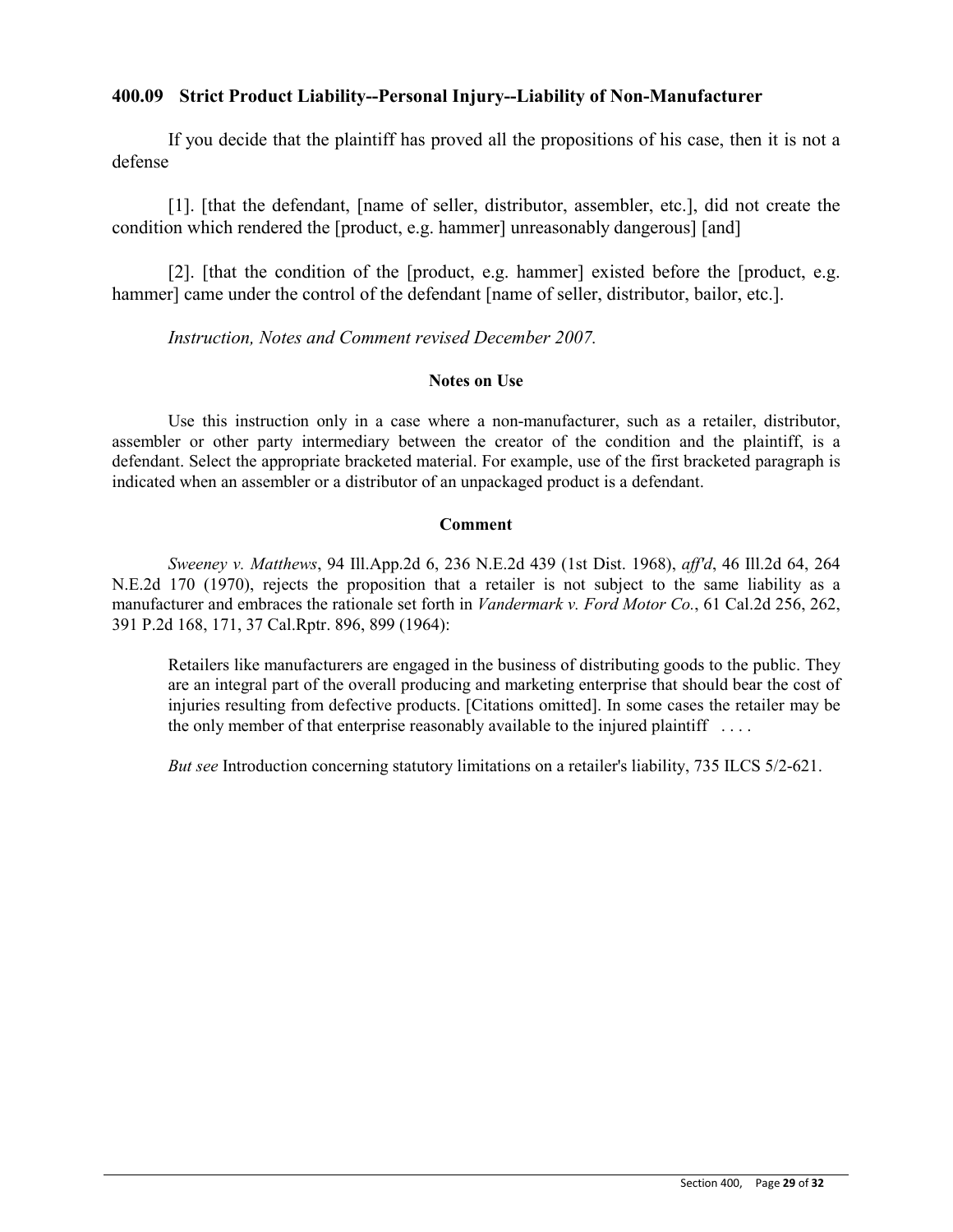### **400.10 Strict Product Liability--Due Care Not A Defense**

If you decide that the plaintiff has proved all the propositions of his case, then it is not a defense [that the condition of the product could not have been discovered by the defendant] [or] [that care was used in the manufacture of the product].

### *Instruction, Notes and Comment revised December 2007.*

#### **Notes on Use**

This instruction should not be given if plaintiff's claim of liability is failure to warn. *Cf.* IPI 400.07D. Use this instruction if the jury heard from suggestion, evidence, or argument that the defendant exercised care in the manufacturing process or could not discover the condition of the product.

#### **Comment**

The due care of the defendant, or the inability of the defendant to discover a dangerous condition in the product, is not a defense. *Cunningham v. MacNeal Mem'l Hosp.*, 47 Ill.2d 443, 266 N.E.2d 897 (1970); Gelsumino v. E.W. Bliss Co., 10 Ill.App.3d 604, 295 N.E.2d 110 (1st Dist. 1973).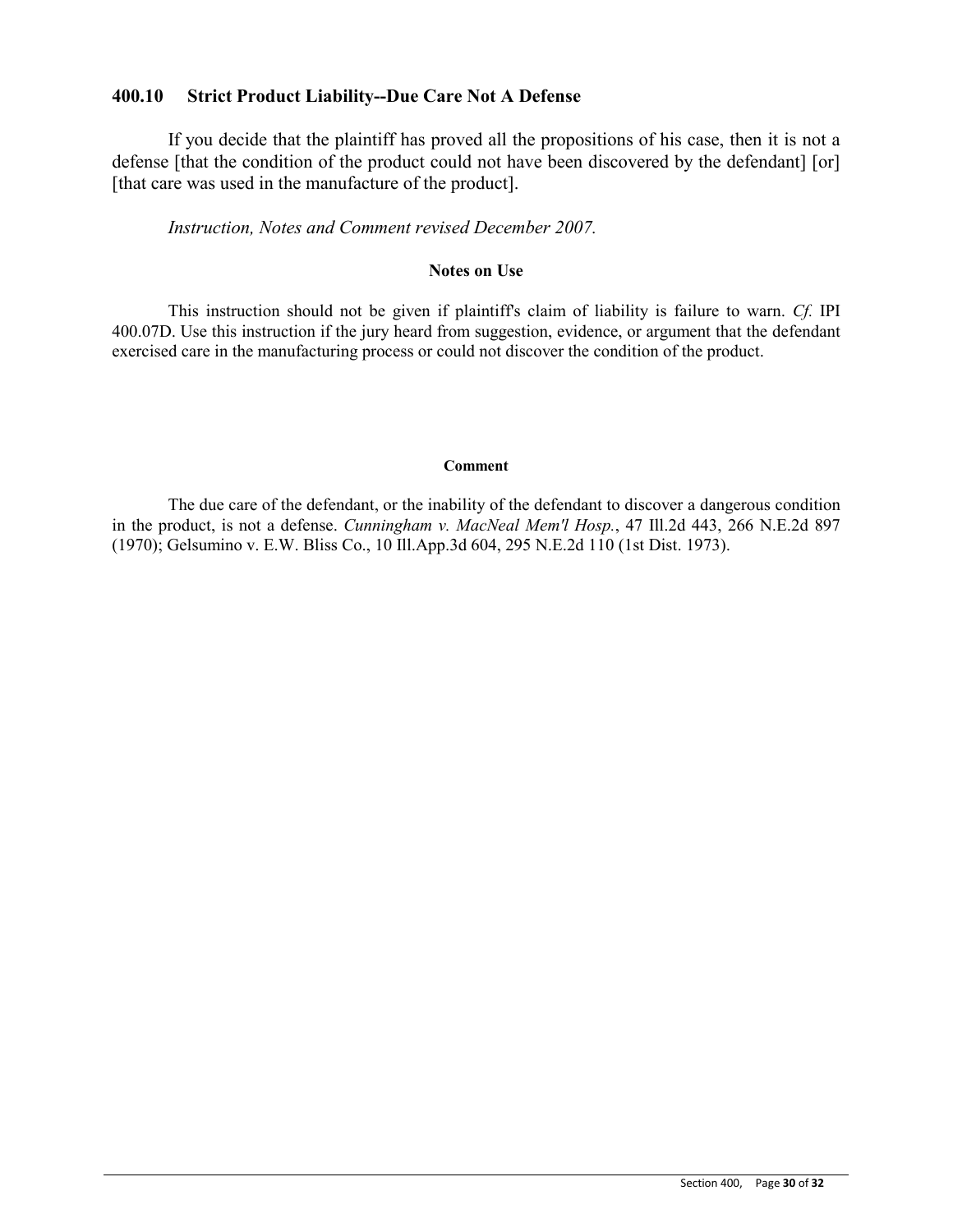# **400.11 Strict Product Liability--Modified General Verdict Form--Assumption of Risk--Verdict For Plaintiff**

[Withdrawn]

*Instruction and Comment revised December 2007.* 

#### **Comment**

This verdict form has been withdrawn. Since assumption of risk in a strict product liability case is treated the same as contributory negligence in a negligence case (*see Gratzle v. Sears, Roebuck & Co.*, 245 Ill.App.3d 292, 613 N.E.2d 802, 184 Ill.Dec. 485 (2d Dist. 1993)), the verdict forms (and instructions on their use) applicable in negligence cases can be used for both strict product liability and negligence claims. *See* IPI Chapter 45 and IPI 600.14.